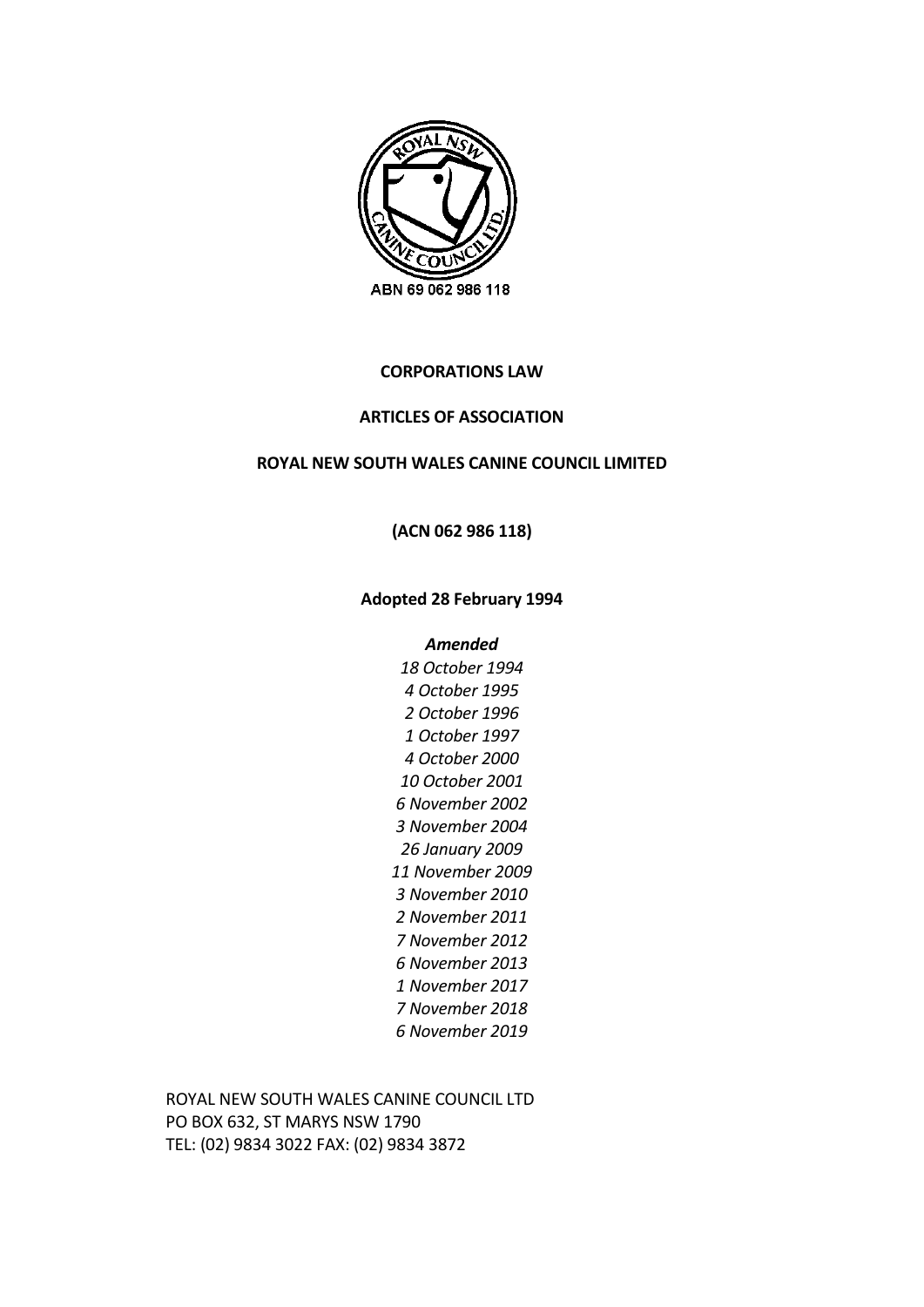# **CORPORATIONS LAW ROYAL NEW SOUTH WALES CANINE COUNCIL LIMITED (A.C.N. 062 986 118) ARTICLES OF ASSOCIATION**

## **PART 1 - PRELIMINARY**

### **Interpretation:**

1. In these Articles and in any regulations made pursuant thereto, except insofar as the context or subject matter otherwise indicates or requires:

| (1)  | "affiliate"                     | means a club, society or association of breeders of<br>dogs or association approved by the Association or<br>RNSWCC as an affiliated body and where the context<br>so admits includes an associate.        |
|------|---------------------------------|------------------------------------------------------------------------------------------------------------------------------------------------------------------------------------------------------------|
| (2)  | "all breeds club"               | means a club or society or other association of persons<br>recognised as such by the RNSWCC which admits to<br>membership, breeders and supporters of all Breeds as<br>recognised by the ANKC Ltd. (11/19) |
| (3)  | "annual general<br>meeting"     | means the annual general meeting of RNSWCC<br>referred to in Article 59.                                                                                                                                   |
| (4)  | "A.N.K.C."                      | means the Australian National Kennel Council.                                                                                                                                                              |
| (5)  | "application for<br>membership" | includes application for re-admission to membership.                                                                                                                                                       |
| (6)  | "Articles"                      | means the articles of association of RNSWCC as<br>amended from time to time.                                                                                                                               |
| (7)  | "associate affiliate"           | means a club or other body approved by the<br>Association or RNSWCC as an associate affiliate.                                                                                                             |
| (8)  | "associate                      | means a person admitted as an associate member of<br>the                                                                                                                                                   |
|      | membership"                     | RNSWCC under Article 8(a).                                                                                                                                                                                 |
| (9)  | "Association"                   | means the unincorporated association known as the<br>Royal New South Wales Canine Council.                                                                                                                 |
| (10) | "auditor"                       | means the auditor appointed by RNSWCC.                                                                                                                                                                     |
| (11) | "Board of Directors"            | means the board of directors of RNSWCC.                                                                                                                                                                    |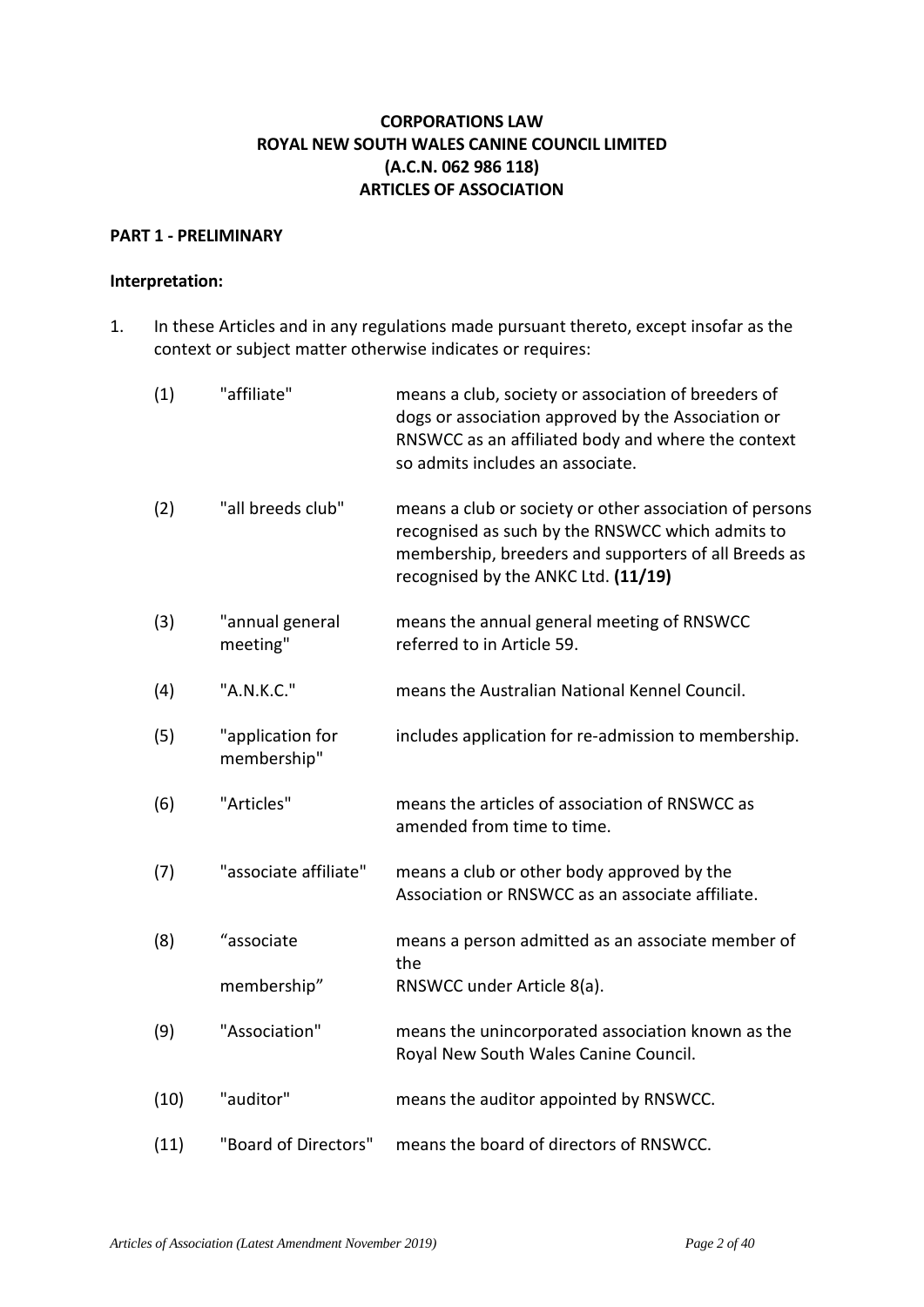| (12) | "body"                         | means where the context reasonably permits, an<br>agricultural or other society or association, company,<br>corporation or group of persons.                                                                                                                                                 |  |
|------|--------------------------------|----------------------------------------------------------------------------------------------------------------------------------------------------------------------------------------------------------------------------------------------------------------------------------------------|--|
| (13) | "canine controlling<br>body"   | means anybody recognised as such by the Board of<br>Directors.                                                                                                                                                                                                                               |  |
| (14) | "central register"             | means the central register of prefixes kept by the<br><b>ANKC Ltd</b>                                                                                                                                                                                                                        |  |
| (15) | "chairman/<br>deputy chairman" | means also "president/vice president". (11/02)                                                                                                                                                                                                                                               |  |
| (16) | "committee"                    | means a committee of RNSWCC.                                                                                                                                                                                                                                                                 |  |
| (17) | "constitution"                 | means the constitution, articles, regulations and<br>by-laws of an affiliate or (where applicable) an<br>applicant for affiliation.                                                                                                                                                          |  |
| (18) | "couple"                       | means any two persons who cohabit, whether as a<br>man and wife or otherwise including same sex couples.<br>(11/04)                                                                                                                                                                          |  |
| (19) | "dog"                          | includes bitch where the context reasonably permits.                                                                                                                                                                                                                                         |  |
| (20) | "Director"                     | means a member of the Board of Directors                                                                                                                                                                                                                                                     |  |
| (21) | "Executive                     | means the Executive Committee referred to in Article<br>50.                                                                                                                                                                                                                                  |  |
|      | Committee"                     |                                                                                                                                                                                                                                                                                              |  |
| (22) | "exhibit"                      | used as a noun means a dog entered for<br>(a)<br>exhibition at a show;                                                                                                                                                                                                                       |  |
|      |                                | used as a verb includes the verb "to show" and<br>(b)<br>vice versa and "to exhibit" or "to show" includes<br>"to compete".                                                                                                                                                                  |  |
| (23) | "exhibitor"                    | means a person in whose name an exhibit is entered<br>for exhibition in a show but where the context<br>reasonably permits, shall be deemed to include a<br>person by whom such exhibit is displayed or handled<br>or the person in whose charge the exhibit is whilst on<br>the showground. |  |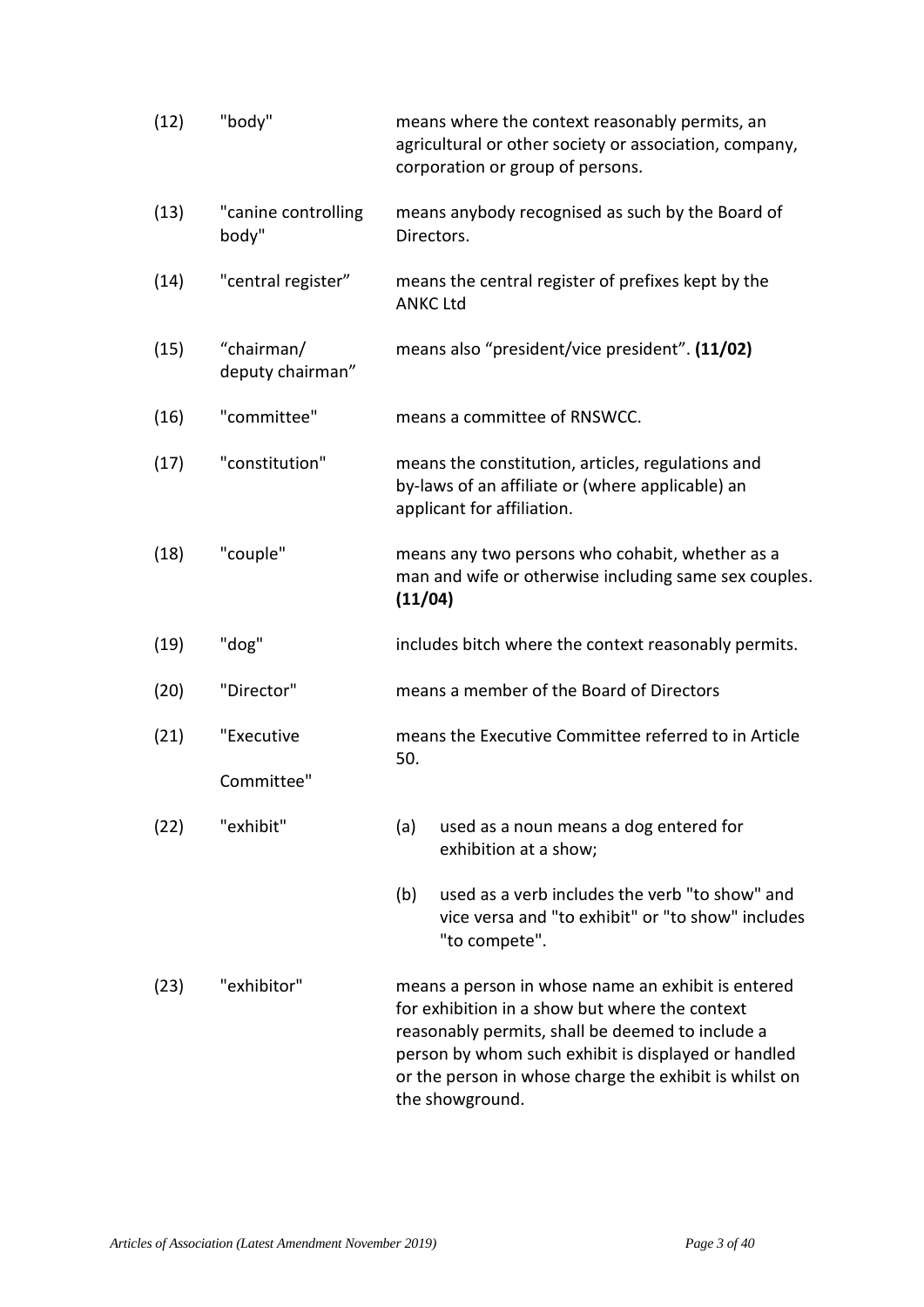| (24) | "exhibition"                 | includes a show, canine exhibition, canine parade,<br>canine competition, canine display, retrieving trial,<br>gundog utility field trial, gundog obedience trial,<br>obedience trial, tracking trial, agility trial, contest,<br>match, competitive dog sports or any other ANKC<br>approved discipline. (11/11) |
|------|------------------------------|-------------------------------------------------------------------------------------------------------------------------------------------------------------------------------------------------------------------------------------------------------------------------------------------------------------------|
| (25) | "fees"                       | shall include moneys payable in respect of the<br>registration of or in respect of any entry of an animal<br>in the records of RNSWCC and shall include charges<br>made by RNSWCC in respect of an inspection of a dog<br>or of books and records of a member of an affiliate.                                    |
| (26) | "field trial<br>regulations" | means Part V of the Regulations.                                                                                                                                                                                                                                                                                  |
| (27) | "general dog club"           | means a club, recognised as such by the Board of<br>Directors, which admits to membership fanciers of<br>purebred dogs, without any restriction as to the breed<br>or breeds in which such members are interested.                                                                                                |
| (28) | " group club "               | means a club or society or other association of persons<br>recognised as such by the RNSWCC which admits to<br>membership, breeders and supporters of one (1)<br>Particular Breed Group as recognised by the ANKC Ltd.<br>(11/19)                                                                                 |
| (29) | "handler"                    | means the person who displays, moves or handles an<br>exhibit whilst it is being shown in a ring.                                                                                                                                                                                                                 |
| (30) | "the journal"                | means the journal of the Royal New South Wales<br>Canine Council Limited published by the Board of<br>Directors.                                                                                                                                                                                                  |
| (31) | "judge"                      | means a person approved by the Board of Directors to<br>judge at a show.                                                                                                                                                                                                                                          |
| (32) | "Junior Member"              | means a person admitted as a junior member of<br>RNSWCC under Article 9(a).                                                                                                                                                                                                                                       |
| (33) | "licence"                    | in relation to a club, society, association or other body<br>means the licence granted thereto by the Board of<br>Directors to conduct a show to be governed by the<br>regulations.                                                                                                                               |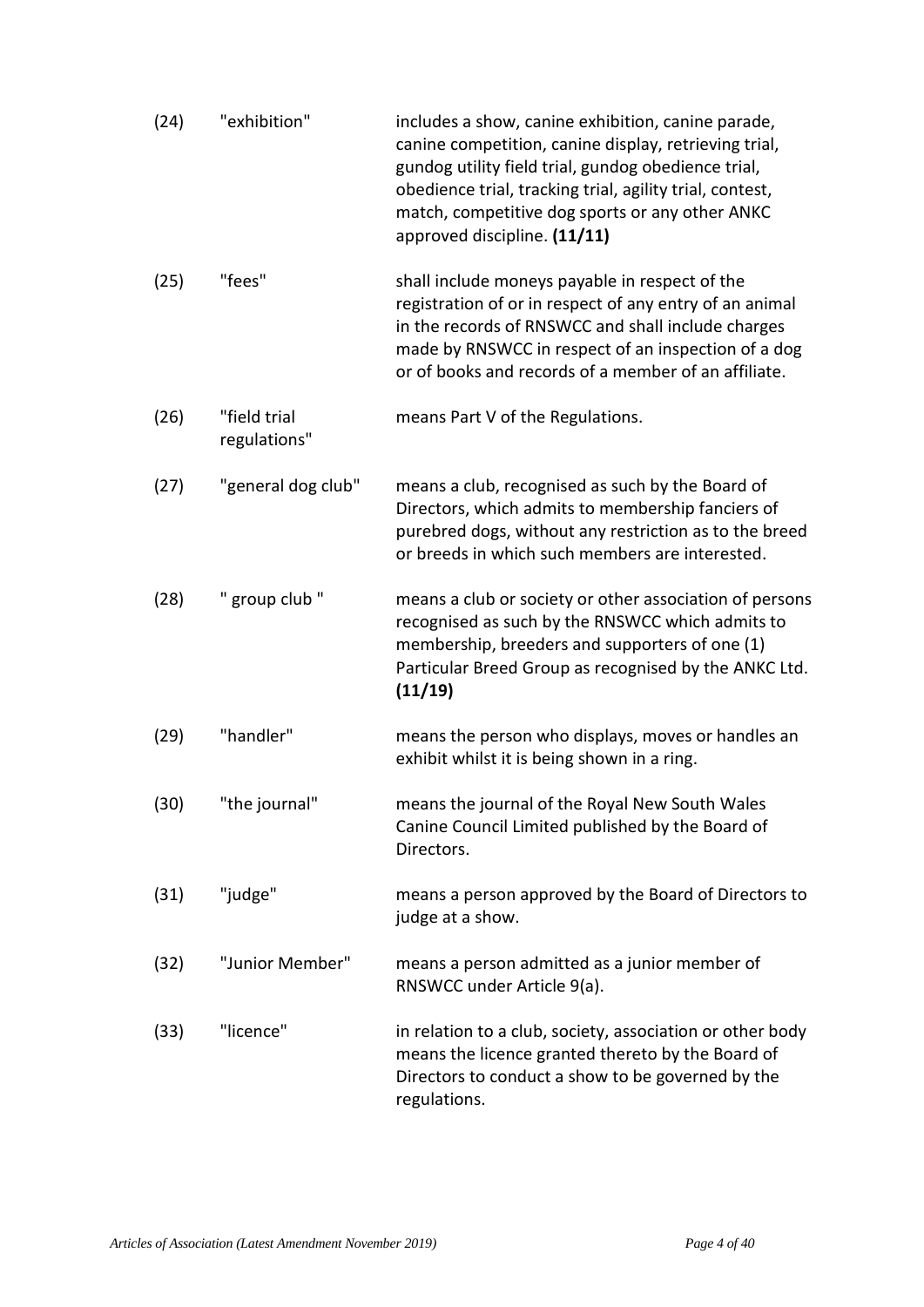| (34) | "licensee"        | means a body licensed to conduct a show or shows<br>pursuant to the Articles and Regulations. |                                                                                                                                                                                                                                        |  |  |
|------|-------------------|-----------------------------------------------------------------------------------------------|----------------------------------------------------------------------------------------------------------------------------------------------------------------------------------------------------------------------------------------|--|--|
| (35) | "member"          |                                                                                               | means a member, of RNSWCC and where the context<br>so admits shall mean and include a Junior Member.                                                                                                                                   |  |  |
| (36) | "membership year" |                                                                                               | means the period from 1 July each year to the<br>following 30 June. (11/17)                                                                                                                                                            |  |  |
| (37) | "misconduct"      | includes any conduct whether by word or action:                                               |                                                                                                                                                                                                                                        |  |  |
|      |                   | (a)                                                                                           | Considered by a reasonable person to be<br>unsportsmanlike or of a nature which is contrary<br>to the manner in which a person ought properly<br>to conduct himself; or                                                                |  |  |
|      |                   | (b)                                                                                           | which might include a breach of the peace; or                                                                                                                                                                                          |  |  |
|      |                   | (c)                                                                                           | which might create a nuisance; or                                                                                                                                                                                                      |  |  |
|      |                   | (d)                                                                                           | which might prejudice the smooth running of or<br>interfere with the conduct or running of a show<br>or of any meeting of the Board of Directors or of<br>any general meeting or committee meeting of<br>RNSWCC or of an affiliate; or |  |  |
|      |                   | (e)                                                                                           | which brings RNSWCC into discredit or the<br>member concerned as a breeder, owner or<br>member into discredit; or                                                                                                                      |  |  |
|      |                   | (f)                                                                                           | which by the Articles or Regulations of RNSWCC<br>or an affiliate is deemed to be misconduct; or                                                                                                                                       |  |  |
|      |                   | (g)                                                                                           | in breach of the Articles or regulations; or                                                                                                                                                                                           |  |  |
|      |                   | (h)                                                                                           | prejudicial to the breeding or showing of dogs; or                                                                                                                                                                                     |  |  |
|      |                   | (i)                                                                                           | prejudicial to the interests of RNSWCC or any<br>member thereof.                                                                                                                                                                       |  |  |
| (38) | "Office"          |                                                                                               | means the registered office of RNSWCC.                                                                                                                                                                                                 |  |  |
| (39) |                   |                                                                                               | Deleted (11/17)                                                                                                                                                                                                                        |  |  |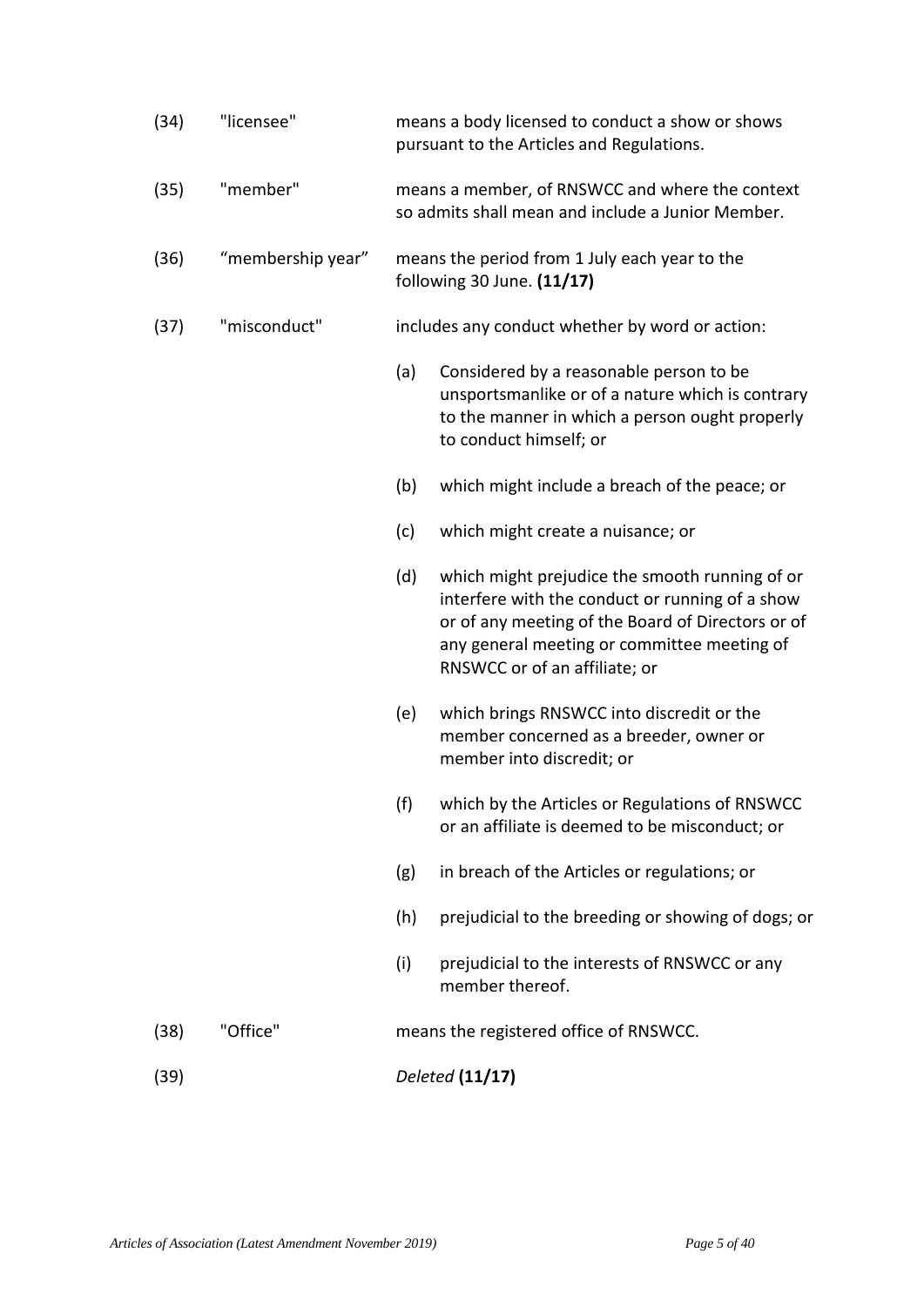| (40) | "person"                 | where the context reasonably permits, includes a<br>natural person, a firm or partnership a company,<br>corporation or any other legal entity; and is not to be<br>read as restricted to a person who is a member.                                                        |
|------|--------------------------|---------------------------------------------------------------------------------------------------------------------------------------------------------------------------------------------------------------------------------------------------------------------------|
| (41) | "prefix"                 | means a prefix appearing in the central register.                                                                                                                                                                                                                         |
| (42) | "The prescribed<br>form" | means the form prescribed by the Board of Directors<br>for the nomination of candidates for election to the<br>Board of Directors.                                                                                                                                        |
| (43) | "prize"                  | includes any award, gift or presentation whether in the<br>form of a certificate, card, a ribbon, a monetary<br>payment, a trophy or otherwise.                                                                                                                           |
| (44) | "recognised show"        | means a show conducted by RNSWCC or a show<br>conducted under the regulations and approved as a<br>recognised show by the Board of Directors, and<br>includes a show conducted by the Dog Section<br>Committee of the Royal Agricultural Society of New<br>South Wales.   |
|      |                          | "unrecognised show" shall have the converse meaning.                                                                                                                                                                                                                      |
| (45) | "records"                | means the records of RNSWCC.                                                                                                                                                                                                                                              |
| (46) | "region"                 | means a region of the State as referred to in Article 32.<br>(11/13)                                                                                                                                                                                                      |
| (47) | "RNSWCC"                 | means the incorporated body known as Royal New<br>South Wales Canine Council Limited.                                                                                                                                                                                     |
| (48) | "the register"           | means the canine register maintained by the Board of<br>Directors and referred to in Regulations Part I.                                                                                                                                                                  |
| (49) | "regulations"            | means the regulations made by the Board of Directors<br>and from time to time in force.                                                                                                                                                                                   |
| (50) | "the Secretary"          | means the Secretary/Manager of RNSWCC, and where<br>the context reasonably permits, includes any Assistant<br>Secretary/Manager and any person for the time being<br>appointed by the Board of Directors to exercise<br>RNSWCC's secretarial and/or managerial functions. |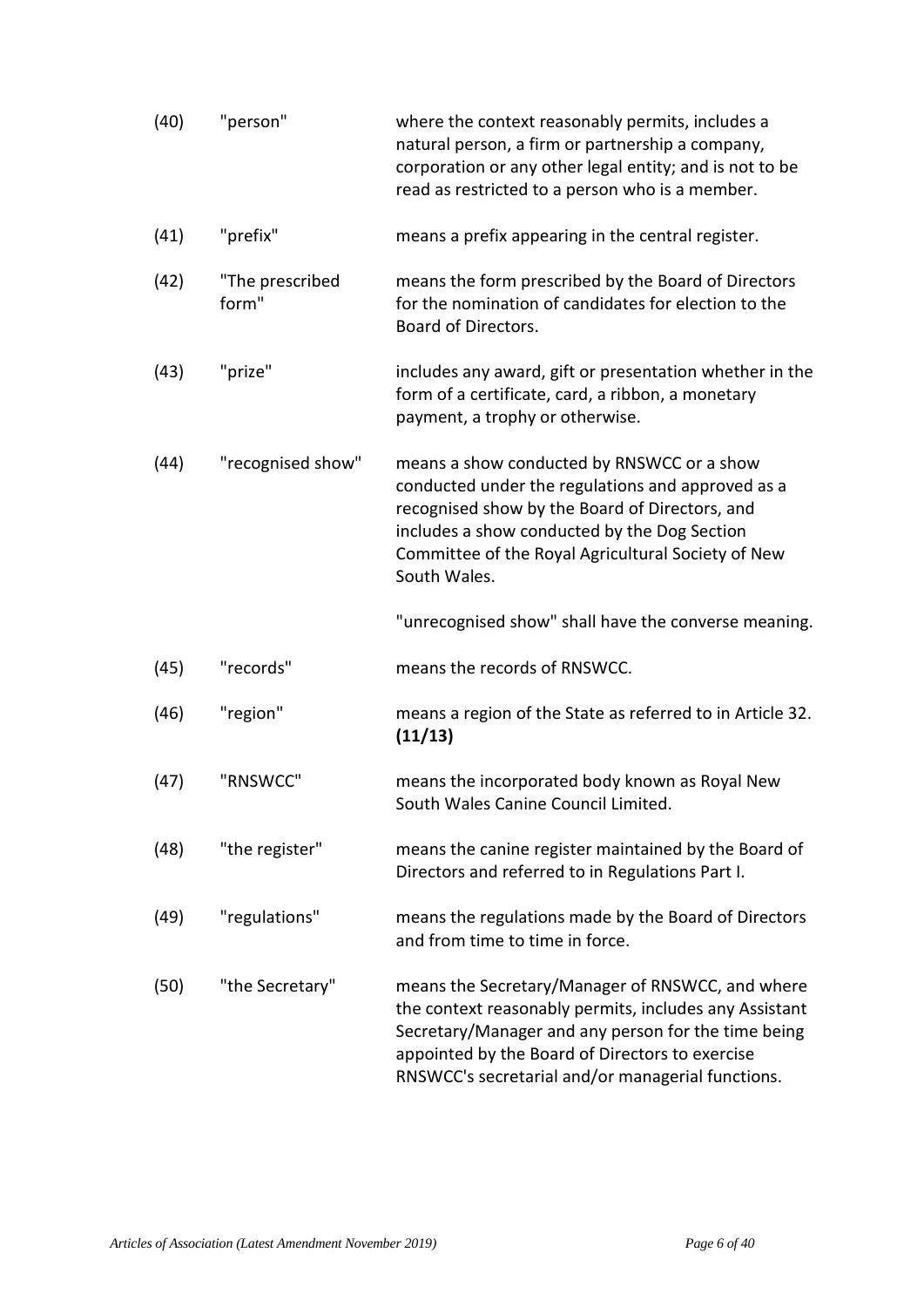| (51) | "Semi Group"                     | means a club or society or other association of persons<br>recognised as such by the RNSWCC which admits to<br>membership, breeders and supporters of part of one<br>(1) particular Breed Group as recognised by the ANKC<br>Ltd. (11/19)        |  |
|------|----------------------------------|--------------------------------------------------------------------------------------------------------------------------------------------------------------------------------------------------------------------------------------------------|--|
| (52) | "show"                           | used as a noun includes any exhibition at which dogs<br>are judged or at which dogs compete and at which<br>prizes are awarded.                                                                                                                  |  |
| (53) | "show committee"                 | in relation to a show means the committee<br>immediately responsible for the conduct of the show.                                                                                                                                                |  |
| (54) | "show official"                  | means all judges, stewards and similar officials<br>engaged in the administration of the show in question<br>and includes the members of any show committee.                                                                                     |  |
| (55) | "show regulations"               | means Part II of the regulations.                                                                                                                                                                                                                |  |
| (56) | "Show<br>Representative"         | means a person approved by the Board of Directors<br>to represent RNSWCC at a show.                                                                                                                                                              |  |
| (57) | "special general<br>meeting"     | means a general meeting of RNSWCC other than an<br>annual general meeting.                                                                                                                                                                       |  |
| (58) | "specialist club"<br>(SGM 01/09) | means a club or society or other association of persons<br>recognised as such by the RNSWCC which admits to<br>membership breeders and supporters of a specified<br>breed and varieties of that breed of dog and which<br>conducts exhibitions:- |  |
|      |                                  | (i)<br>not being trials, at which only dogs of that breed<br>and varieties of that breed are eligible for<br>exhibition and                                                                                                                      |  |
|      |                                  | being trials, where dogs from the same breed or<br>(ii)<br>breed group, as recognised by the ANKC Ltd from<br>time to time, are eligible for exhibition.                                                                                         |  |
|      |                                  | being trials being conducted by an affiliate<br>(iii)<br>specialising in a specific breed within the Working<br>Dog Group, as recognised by the ANKC Ltd from<br>time to time, or registered on the ANKC Ltd                                     |  |

**(11/13)** 

Sporting Register, are eligible for exhibition.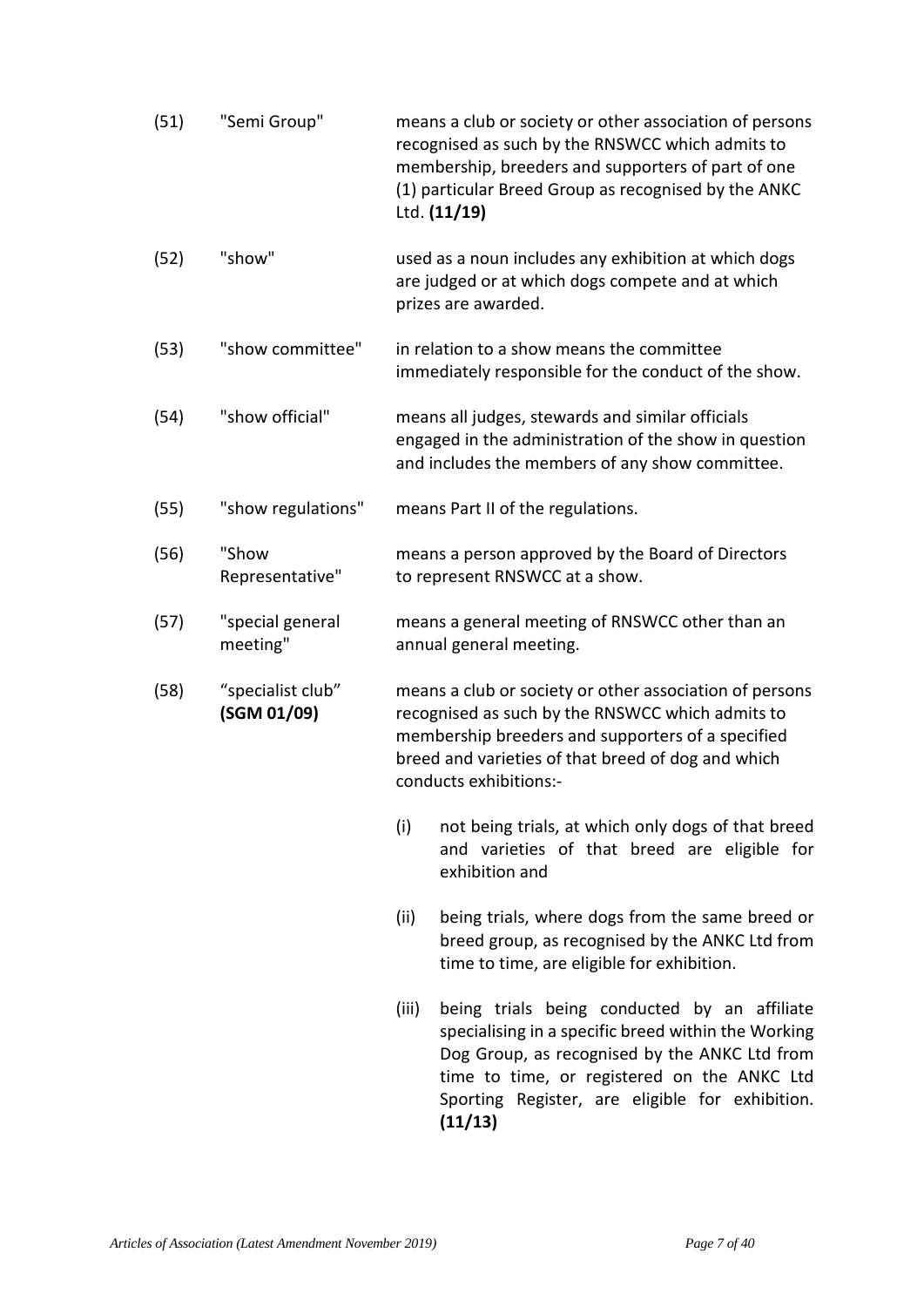- (iv) being Herding Trials or Earthdog Tests, where dogs of the same breed and all other dogs and breeds listed by the ANKC Ltd from time to time as being eligible for the ANKC Ltd Herding Program or ANKC Ltd Earthdog Tests respectively, are eligible for exhibition. **(11/13)**
- (59) "State" means the State of New South Wales.
- (60) "term of office" means the period during which a person may hold office as a Director under Article 28.
- (61) "Territory" means a Territory of Australia.
- (62) "trial regulations" means Part VI of the regulations.
- (63) "writing" includes printing, typing, roneo, photocopying, and any other like recognised means of written communication.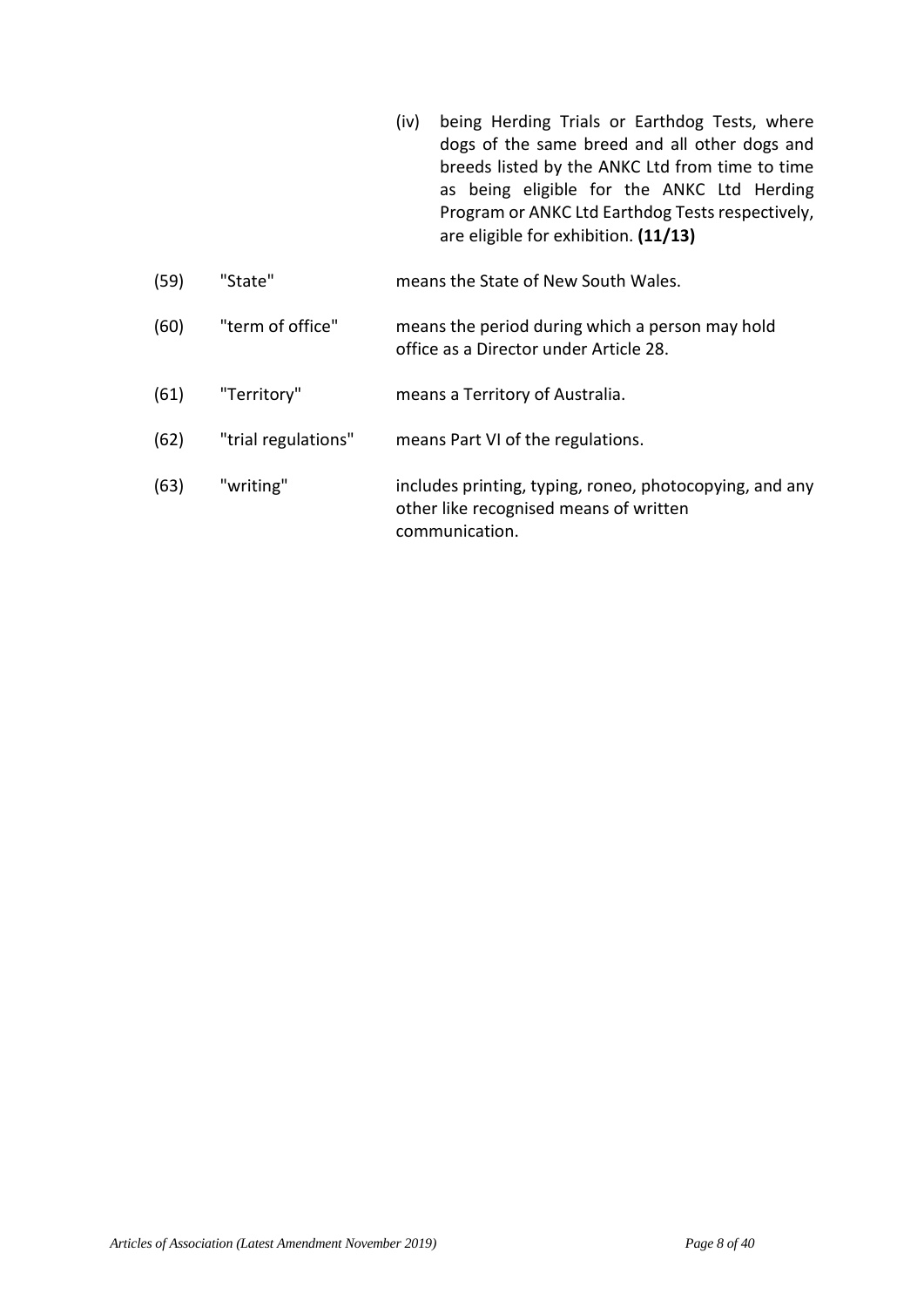- 2. (a) In these Articles:
	- (i) a reference to function includes a reference to a power, authority and duty;
	- (ii) a reference to the exercise of a function includes, where the function is a duty a reference to the performance of the duty;
	- (iii) the provisions of the Interpretation Act, 1987 apply to and in respect of these Articles in the same manner as those provisions would so apply if these Articles were an instrument under that Act;
	- (iv) a reference to the masculine gender shall include the feminine gender and vice versa.
	- (b) The principal objects and powers of RNSWCC are as set out in the Memorandum of Association.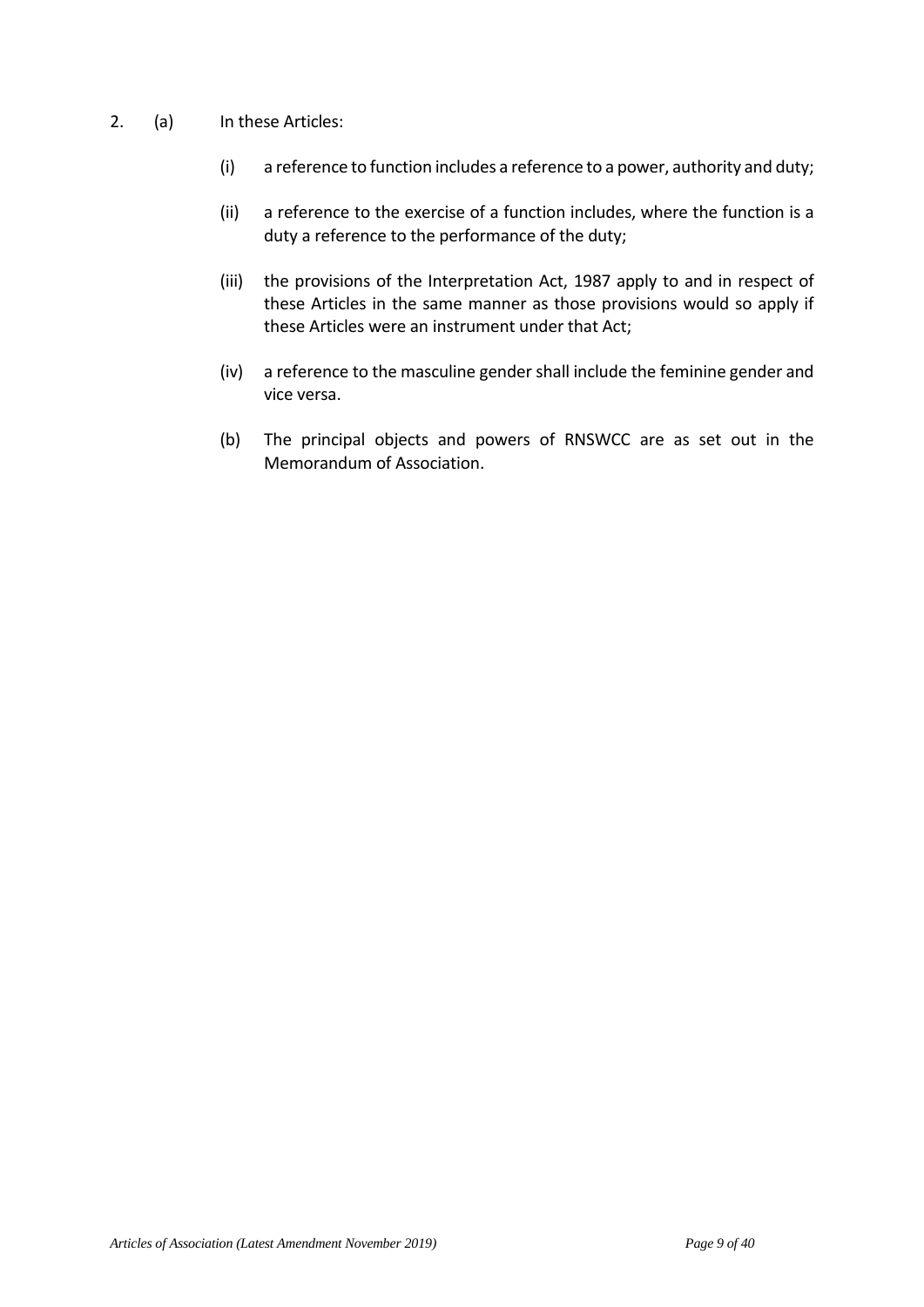### **PART II - MEMBERSHIP**

### **Application for Membership**

- 3. (a) The members of RNSWCC shall be:
	- (i) the subscribers to the Memorandum of Association.
	- (ii) persons who are members of the Association on the date of incorporation of RNSWCC who submit an application in writing for membership prior to 29 October, 1993; and
	- (iii) persons who are admitted as members of RNSWCC under Article 3(b).
	- (b) Any person may be admitted to membership of RNSWCC by the Board of Directors upon application in writing for membership made in each year provided that:
		- (i) where the applicant is a natural person, such applicant shall be at least 16 years old;
		- (ii) where the applicant is a firm or partnership, company, corporation or any other legal entity, such applicant shall by notice in writing to the Secretary nominate a representative who, to the exclusion of his principal, shall be entitled to receive all notices to which his principal is entitled and to attend and vote at meetings in the name and on behalf of his principal and shall also be entitled to enjoy the membership privileges to which his principal would have been entitled were he a natural person.
- 4. An application for membership shall be in such form as the Board of Directors may from time to time prescribe and shall be signed by the applicant and lodged with the Secretary. An applicant shall furnish to the Board of Directors such information as may be required from time to time by the Board of Directors, and in particular shall furnish such information as is called for in the prescribed form
- 5. Subject to the approval of the Board of Directors a couple shall be entitled to apply in their joint names for dual membership of RNSWCC and such membership for all purposes of the Articles and Regulations shall confer upon each of such members all of the rights, privileges and obligations provided for by the Articles and Regulations.
- 6. The Board of Directors must register as Members all persons to whom either of paragraphs (a) (i) or (ii) of Article 3 apply for membership made under paragraph (b) of Article 3 may be refused by the Board of Directors without assigning any reason therefore and consideration of an application may be deferred during the pleasure of the Board of Directors.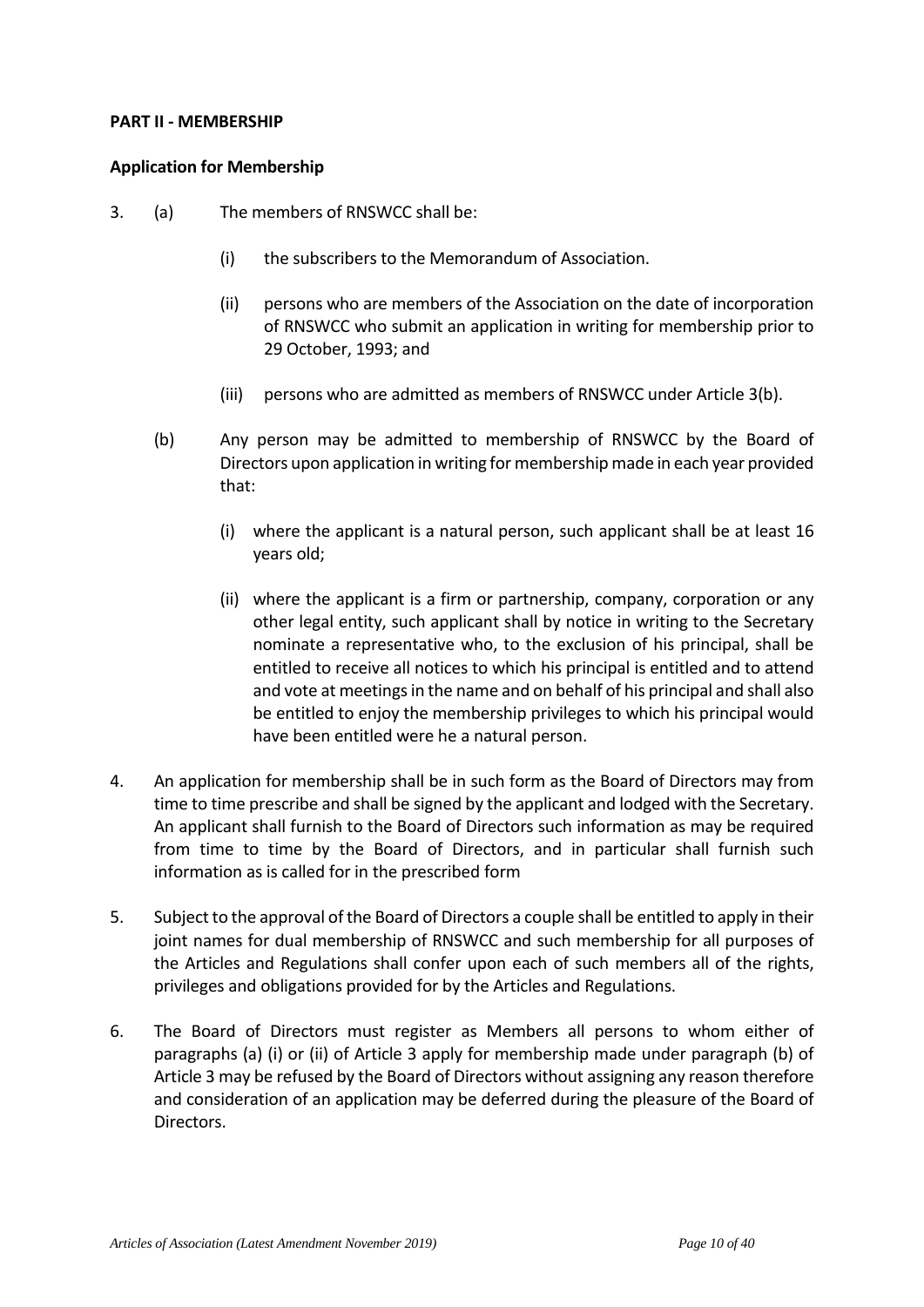## **Life Membership**

7. The Board of Directors may by resolution appoint a member to be a Life Member. A Life Member shall enjoy all the privileges of membership but shall not be liable to pay an admission fee or an annual subscription as required by Articles 13 and 14 respectively. All persons who are Life Members of the Association on the date of Incorporation of RNSWCC shall be Life Members of RNSWCC.

## **Associate Membership**

- 8. (a) The Board of Directors may admit as an Associate Member a natural person who has attained the age of 16 years who will be known as a "Friend of the RNSWCC".
	- (b) An Associate Member:
		- (i) Shall not be eligible to hold any office under the Articles or to submit his name as a candidate for appointment as a judge;
		- (ii) Shall not be entitled to vote at any meeting;
		- (iii) Shall not be entitled to hold a prefix;
		- (iv) Shall not be eligible for nomination to, or election as a member of the Board of Directors and may not vote in any ballot in any such election.
	- (c) Subject as aforesaid an associate member for all purposes of the Articles of Regulations shall be entitled to enjoy all of the rights and privileges of and shall be subject to all of the obligations imposed upon a member by the Articles of Regulations.
	- (d) An associate member shall pay one half of the amount of the annual subscription from time to time payable by a member.

## **Junior Membership**

- 9. (a) The Board of Directors may admit as a junior member a natural person who has attained the age of 12 years and is under the age of 18 years.
	- (b) A junior member:
		- (i) shall not be eligible to hold any office under the Articles or to submit his name as a candidate for appointment as a judge;
		- (ii) shall not be entitled to vote at any meeting;
		- (iii) shall not be entitled to hold a prefix;
		- (iv) shall not be eligible for nomination to, or election as a member of, the Board of Directors and may not vote in any ballot in any such election.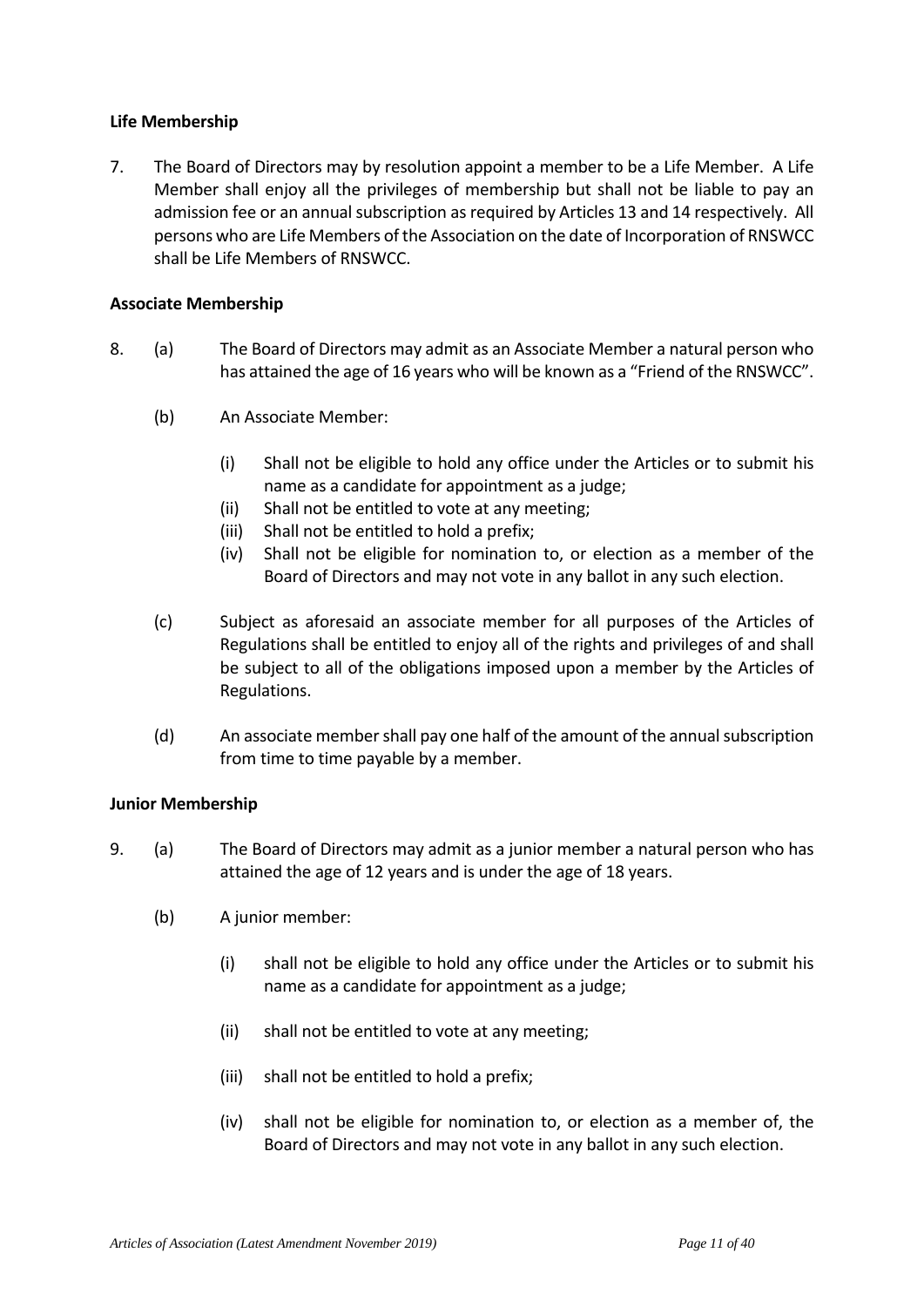- (c) Subject as aforesaid a junior member for all purposes of the Articles of Regulations shall be entitled to enjoy all of the rights and privileges of and shall be subject to all of the obligations imposed upon a member by the Articles and Regulations.
- (d) A junior member shall pay the amount of the entrance fee and one half of the amount of the annual subscription from time to time payable by a member.
- (e) A junior member who is accepted as a member shall not be required to pay an additional entrance fee.

# **Cessation of Membership**

- 10. A person shall cease ipso facto to be a member of RNSWCC:
	- (a) Upon the termination of his membership (whether by effluxion of time or otherwise) unless he shall be re-admitted as a member by the Board of Directors; **(11/17)**
	- (b) If he resigns by notice in writing addressed to the Secretary (but such resignation shall not relieve any member from payment of overdue subscriptions or other moneys due by him to RNSWCC at the time of such resignation) provided that a resignation by a Member who is the subject of an inquiry and/or investigation pursuant to Clause 22 of these Articles shall not take effect until that inquiry and/or investigation has been completed in accordance with the Regulations; **(11/03)**
	- (c) If he shall die or being a company, corporation or any other legal entity shall wind up or go into liquidation or have a receiver or receiver and manager appointed or being a partnership or firm shall dissolve provided that the estate of the deceased member on application made by his personal representative and a company, corporation or other legal entity on application made by its liquidator, receiver, or receiver and manager may at the discretion of the Board of Directors continue as a member of RNSWCC if an application in writing to that effect is given by such person or representative or by such liquidator, receiver, or receiver and manager as the case may be to the Secretary, and provided further that a firm shall not cease to be a member by reason only of any change in the constitution of the firm;
	- (d) If the annual subscription for the forthcoming membership year payable pursuant to Article 14 has not been paid within 30 days of the end of the previous membership year; **(11/17)**
	- (e) Deleted **(11/04)**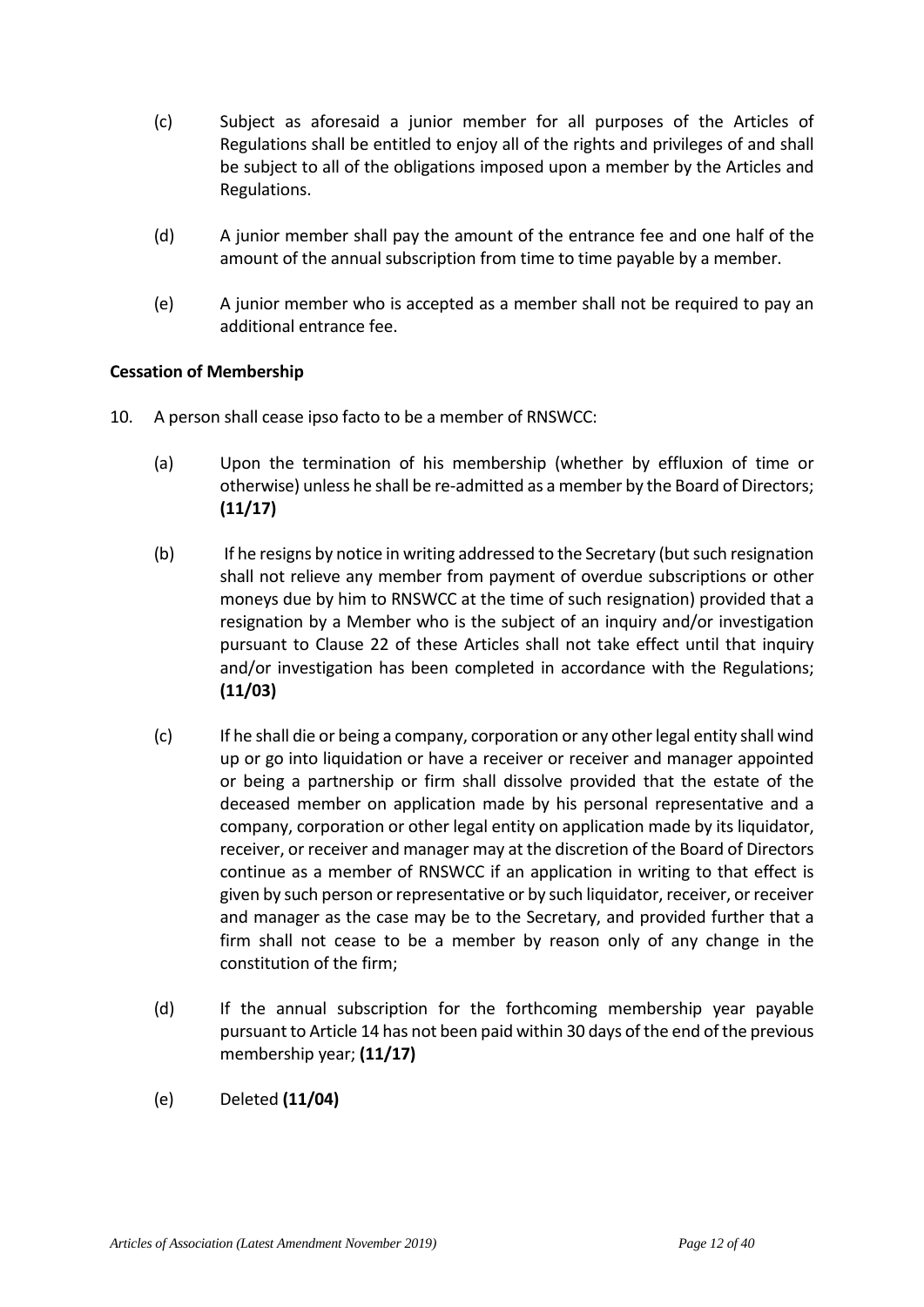- (f) And of an Affiliate if he is suspended from membership or disqualified or otherwise declared ineligible to take part in any capacity in an exhibition for the term of such suspension, disqualification or ineligibility or for such longer period as the Board of Directors may in its discretion determine.
- 10A A member's membership shall be suspended ipso facto in the event that there is owing by the member to RNSWCC any moneys for goods or services provided by RNSWCC to or at the request of the member and such moneys have been outstanding for more than ninety days provided that subject otherwise to the Articles, the suspension of membership shall cease upon payment by or on behalf of the member to RNSWCC of the outstanding moneys.

## **Privileges of Membership**

- 11. Subject to the restrictions and limitations prescribed by or pursuant to the Articles and Regulations, the privileges of a member shall be:
	- (a) The right to attend and vote at the annual general meeting and any special general meeting of RNSWCC;
	- (b) the right of access to RNSWCC's library;
	- (c) the right to submit his name as a candidate for appointment as a judge;
	- (d) the right to register in the register such dogs bred or purchased by him as are eligible for such registration;
	- (e) the right to stand for election to the Board of Directors; and
	- (f) the right to compete for any prize available for competition by members of RNSWCC, provided that a member who is not a resident of the State shall not be entitled to the privileges granted by paragraphs (c) and (d) hereof or to hold any office or to be elected to the Board of Directors or appointed to any committee.

## **Firms, Companies or Corporations**

- 12. (a) Any firm or partnership, company, corporation or any other legal entity admitted to membership of RNSWCC:
	- (i) shall furnish the Secretary with particulars in writing of its constituent membership and of any change that may from time to time occur in such membership.
	- (ii) may at any time by notice in writing revoke the nomination of the representative required by Article 3(b) and make a fresh nomination.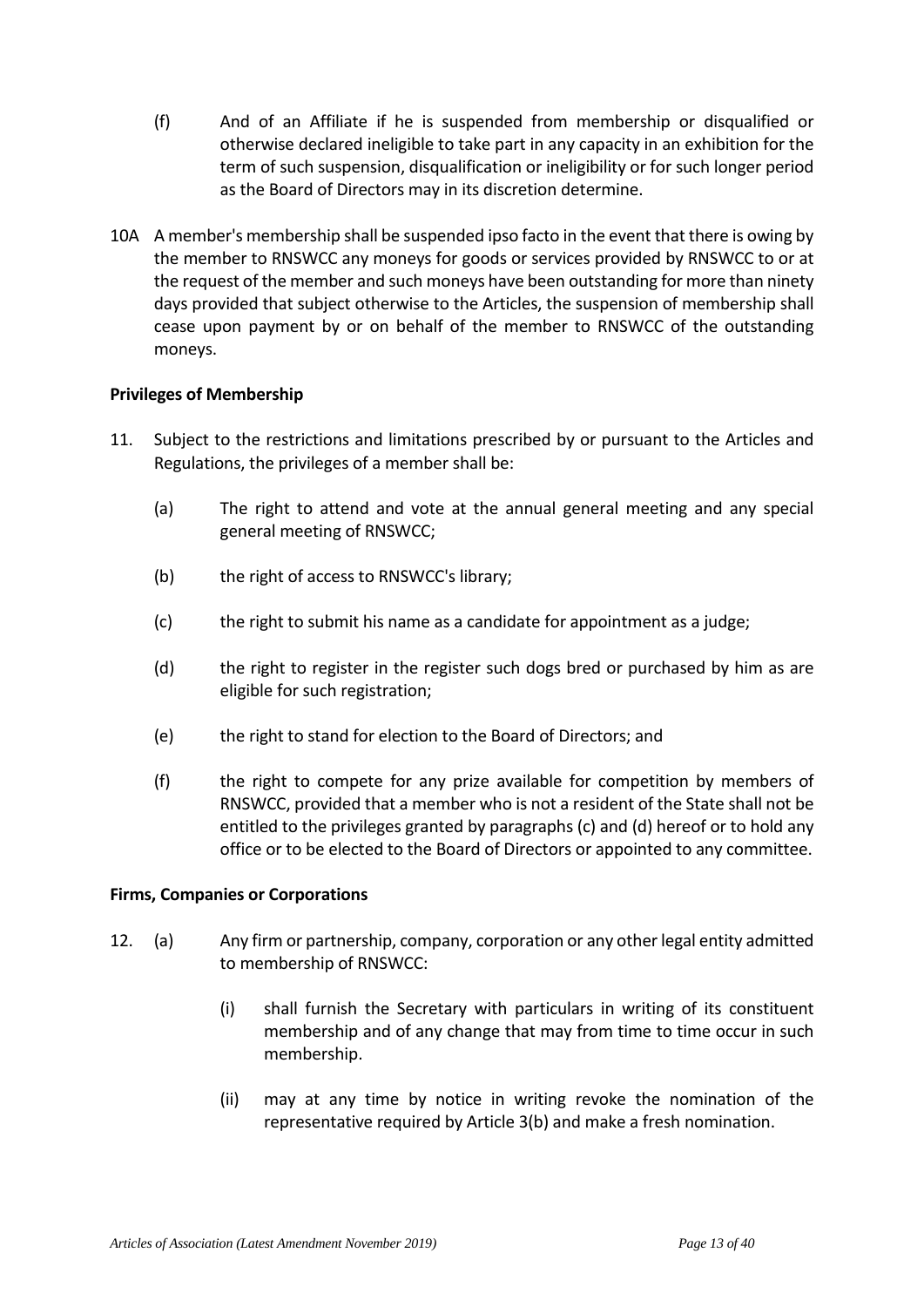- (b) The Board of Directors may at any time without assigning any reason therefore call upon a member referred to in sub-Article 11(a) to revoke the appointment of its representative and to appoint some other representative in his stead.
- (c) The Member and his representative shall each be responsible for the acts and omissions of the member and of the representative respectively and the acts and omissions of the representative shall be deemed to be those of the member.

## **Register of Members**

13. A register of members shall be kept by the Secretary and shall contain the name and address and the prefix (if any) of each member. The register of members shall be kept at the office of RNSWCC and may be made available by the Secretary (if the Board of Directors shall so determine but not otherwise) for inspection by such persons and upon such conditions as the Board of Directors may from time to time determine.

## **Fees and Subscriptions**

- 14. A member shall upon admission to membership, pay to RNSWCC a fee as determined by the Board of Directors from time to time.
- 15. In addition to any amount payable by a member under Article 13 a member shall pay to RNSWCC an annual subscription of such amount as may be determined by the Board of Directors from time to time;
- 16. Until otherwise determined by the Board of Directors a member who is in receipt of:
	- (a) a pension paid by the Department of Social Security, or
	- (b) any other like pension may be entitled to such reduction as the Board of Directors may from time to time determine of the entrance fee, annual subscription and other fees for services rendered by RNSWCC.

## **Member's Liability**

17. The liability of a member of RNSWCC to contribute towards the payment of the debts and liabilities of RNSWCC or the costs, charges and expenses of the winding up of RNSWCC is limited in accordance with clause 6 of the Memorandum of Association.

## **Disciplining of Members**

- 18. (a) A member shall strictly observe and act in conformity with and not otherwise than in accordance with the Articles and Regulations of RNSWCC.
	- (b) without limiting (a), a member must not engage in any conduct that could reasonably be considered to be: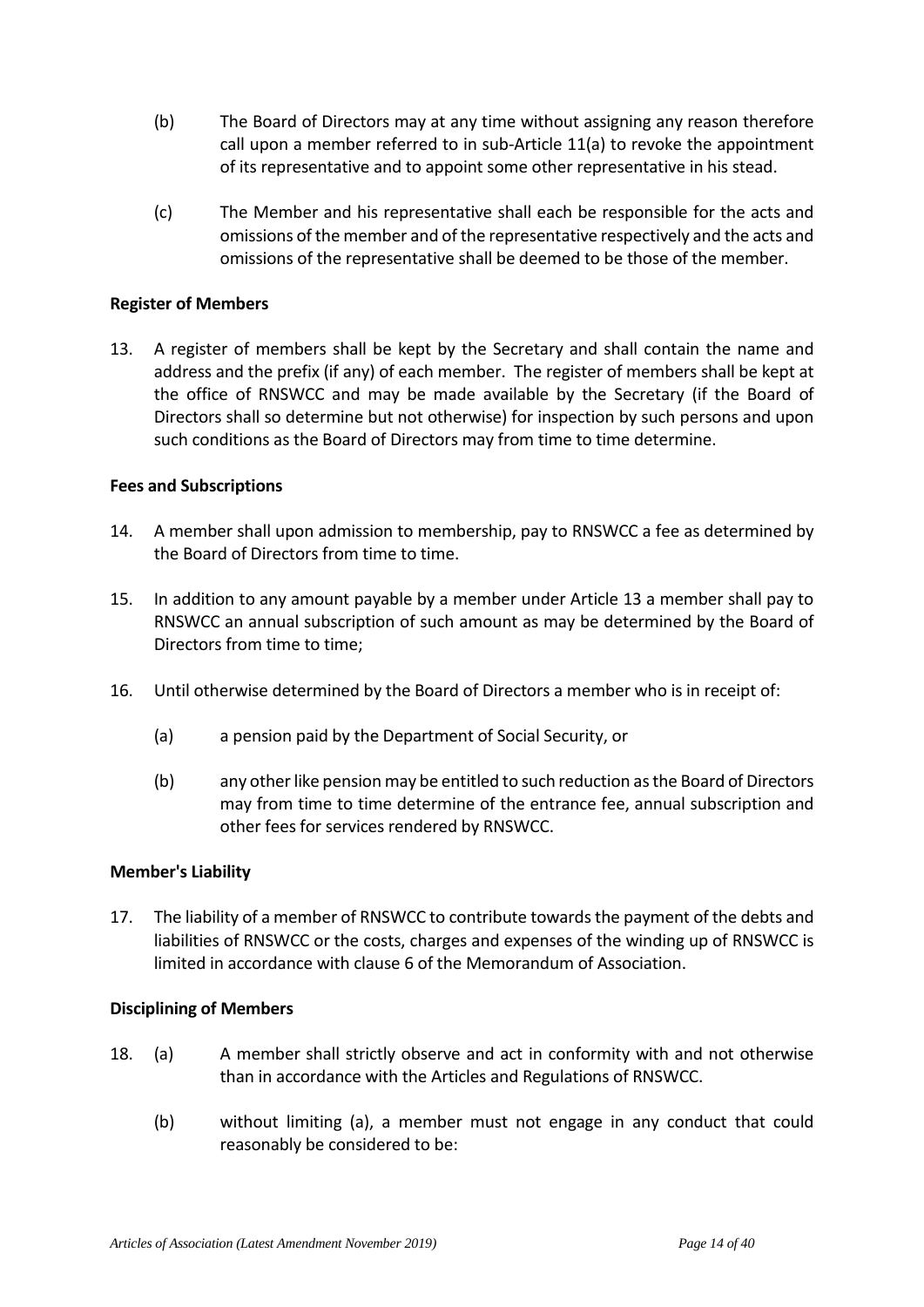- (i) dishonest, malicious, vexatious, or scandalous or contrary to law,
- (ii) discreditable to the member concerned or any other member,
- (iii) prejudicial or injurious, or tending to prejudice or injure any person interested in canine affairs,
- (iv) prejudicial or injurious, or tending to prejudice or injure, the interests, image or standing of RNSWCC, or
- (v) contrary to the spirit and intent of the articles, regulations, or any code, resolution, policy or direction of RNSWCC or any committee.
- 19. A member shall not participate in or in any way support or patronise an exhibition or any canine event which is not conducted under and in accordance with the Regulations and is not approved by the Board of Directors provided that a member shall not be in breach of this Article if he shall exhibit a dog or otherwise participate in a "Puppy Picnic of Match", an "all breeds match handlers exhibition or demonstration", a "racing event" or other event of a like nature conducted by an affiliate or other body licensed by the Board of Directors to hold an exhibition.
- 20. (a) A member must supply such relevant information within his possession or control as requested by the Board of Directors within 28 days of being notified of such request.
	- (b) Upon not less than 28 days' written notice, a member must attend any meeting of the Board of Directors.
	- (c) A member who, without reasonable excuse, twice fails or refuses to comply with paragraphs (a) or (b) of this Article may, by resolution of the Board of Directors, be suspended from membership of RNSWCC for such time and on such conditions as the Board of Directors may determine. **(10/00)**
- 21. No member shall conduct himself in such a way as to bring RNSWCC into discredit or to bring himself as a breeder, owner, exhibitor or member into discredit.
- 22. The Board of Directors may in accordance with the Regulations:-
	- (a) conduct or cause to be conducted all such inquiries and investigations as it considers appropriate in relation to:
		- (i) any alleged misconduct or breach of the Articles or Regulations by a member;
		- (ii) any matter or thing referred to the Board of Directors by a member;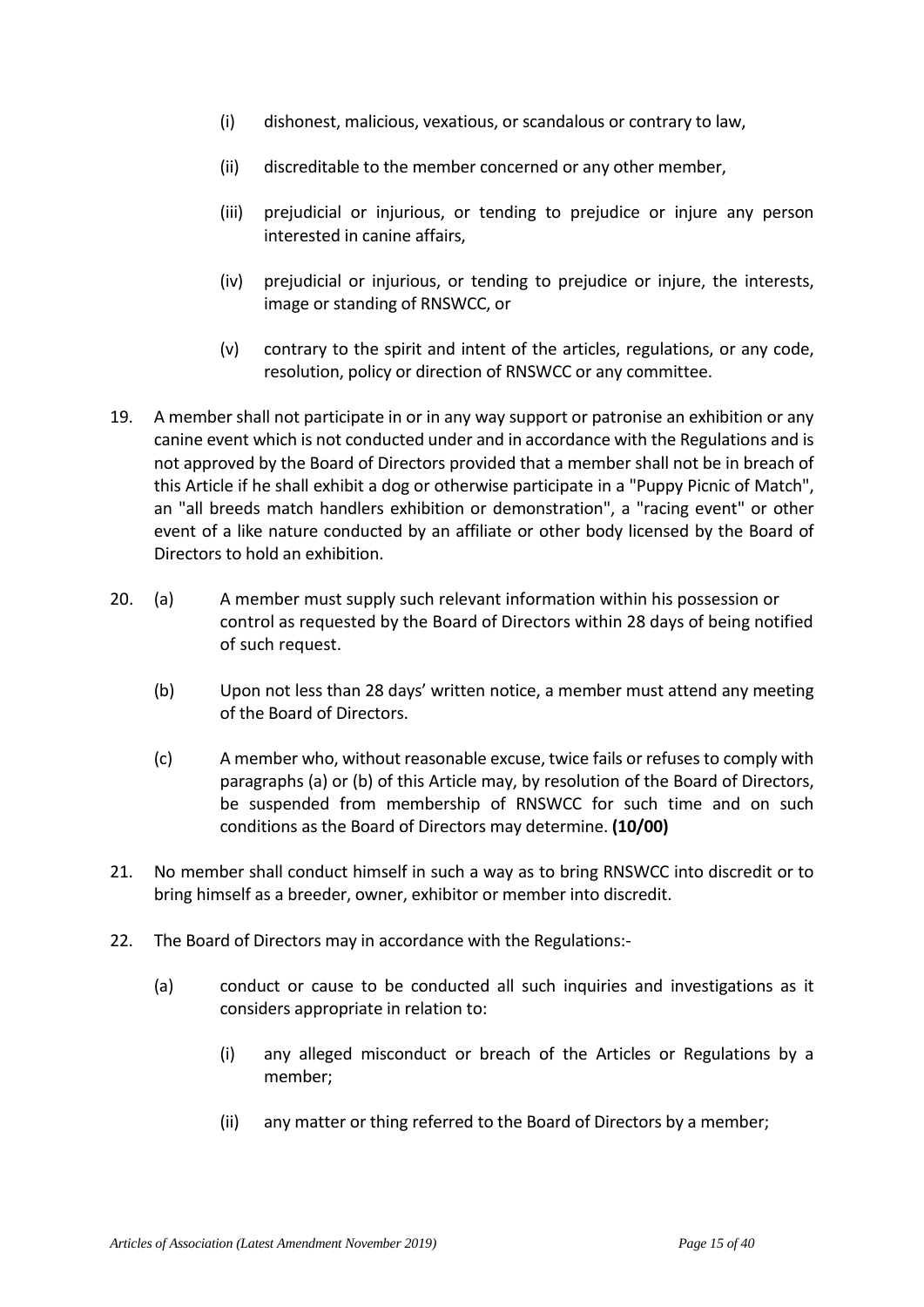- (iii) any decision, act or omission of an affiliate or its Show Committee and any occurrence at an exhibition and the rejection of any entry of any exhibit in a Show, OTHER THAN a decision, act or omission that is of a domestic nature relating only to the internal affairs of an affiliate or its members and not relating to the objects of RNSWCC or to the Articles or regulations;
- (iv) without prejudice to paragraph (iii), any breach of or failure to comply by an affiliate or its officers with the constitution, rules or regulations of the relevant affiliate;
- (v) any other matter or thing as the Board of Directors may from time to time decide;
- (b) impose such penalty (whether by way of reprimand, fine, disqualification, suspension [including interim suspension] or termination of membership or other mandatory requirement) as it in the circumstances of the case considers appropriate.
- 23. No member or affiliate shall have any claim against RNSWCC or against any member, any Director or against any member of a committee or against any employee or agent of RNSWCC in respect of any act, matter or thing done in good faith and purporting to be done in accordance with the Articles and regulations during an inquiry or investigation conducted pursuant to Article 22 and the Regulations. **(11/12)**
- 24. If pursuant to the Regulations a member is required to tender his resignation and shall not do so within 30 days he shall at the expiration of the said 30 days ipso facto cease to be a member of RNSWCC.
- 25. In the case of a firm or partnership which is a member of RNSWCC, the acts and omissions of a partner shall for the purpose of Articles 17 to 23 hereof be deemed to be the acts and omissions of the firm or partnership, and in the case of a company or corporation which is a member of RNSWCC, the acts and omissions of an officer, employee or agent thereof shall for the purpose of Articles 17 to 23 hereof be deemed to be the acts and omissions of the company or corporation.
- 26. Any person who is subject to any fine, penalty or disqualification imposed by any canine controlling body:
	- (a) shall not be eligible to participate in any exhibition held under the Articles or Regulations, or by an affiliate, and
	- (b) shall be subject to the same penalty or disqualification in the State (but no fine imposed by another canine controlling body shall be payable twice).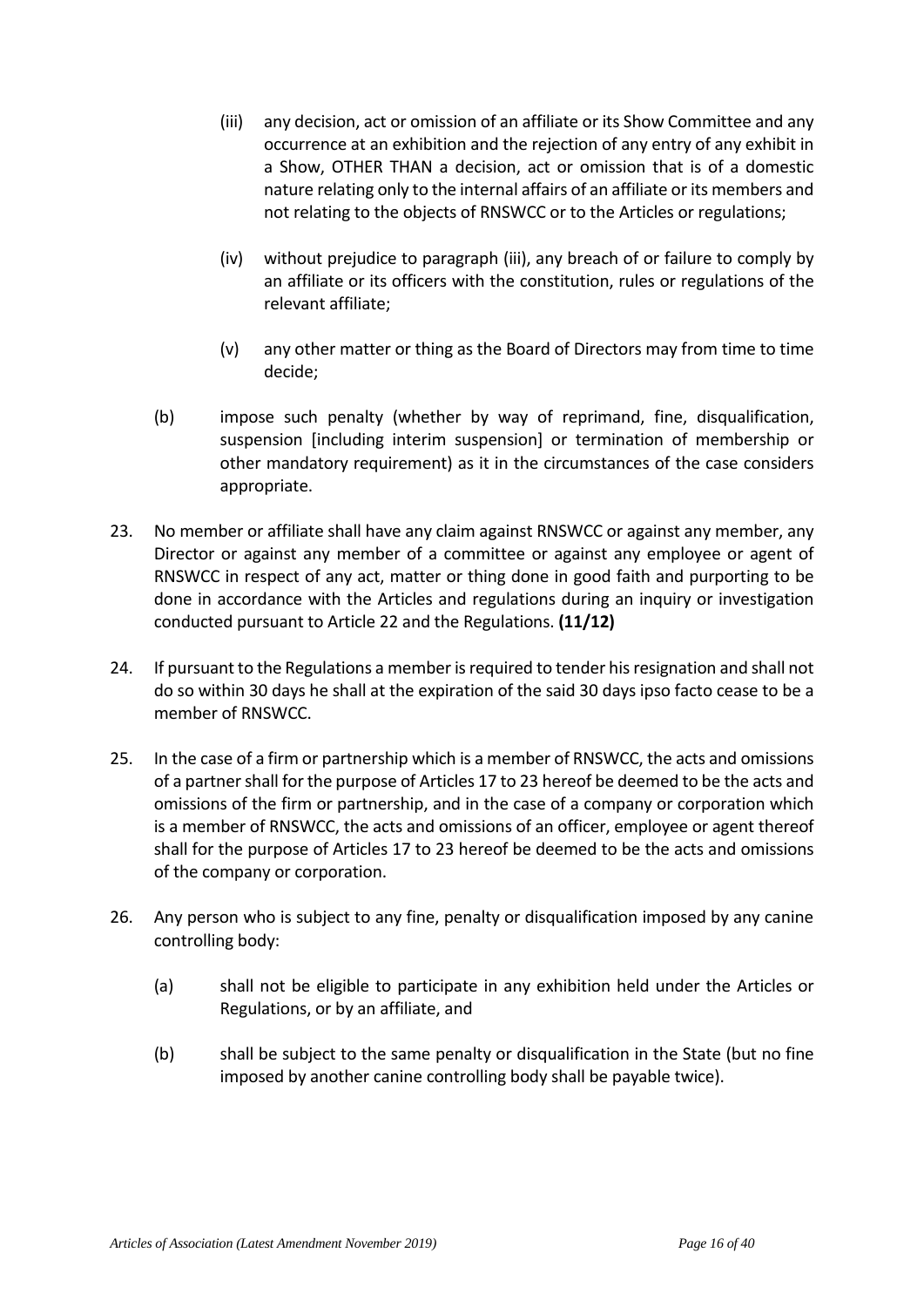### **PART III - THE BOARD OF DIRECTORS**

### **Powers of the Board of Directors**

- 27. There shall be a Board of Directors which:
	- (a) shall have the entire control and management of the affairs of RNSWCC;
	- (b) may exercise all such functions as may be exercised by RNSWCC other than those functions that are required by these Articles to be exercised by a general meeting of members of RNSWCC;
	- (c) shall consider and approve an annual budget of income and expenditure for RNSWCC;
	- (d) shall consider all recommendations submitted to it by the Chairman of each Presidents and Secretaries' Meeting held from time to time, being a recommendation approved at such a meeting; and
	- (e) without prejudice to the generality of the foregoing, has power to appoint persons as Patrons of RNSWCC.
- 28. (a) The first members of the Board of Directors shall comprise those persons who immediately prior to the adoption of these Articles comprise the Management Committee of RNSWCC.
	- (b) The Board of Directors shall consist of not less than 3 persons and not more than 15 persons.
- 29. (a) At the 1994 annual general meeting of RNSWCC those Directors who were elected to the Management Committee of the Association in 1991 shall retire from office.
	- (b) At the 1995 annual general meeting of RNSWCC those Directors who were elected to the Management Committee of the Association in 1992 shall retire from office.
	- (c) At the 1996 annual general meeting of RNSWCC those Directors who were elected to the Management Committee of the Association in 1993 shall retire from office.
	- (d) At the conclusion of every annual general meeting of RNSWCC, those Directors:**- (11/09)**
		- (i) elected more than 30 months prior to the annual general meeting, or **(11/09)**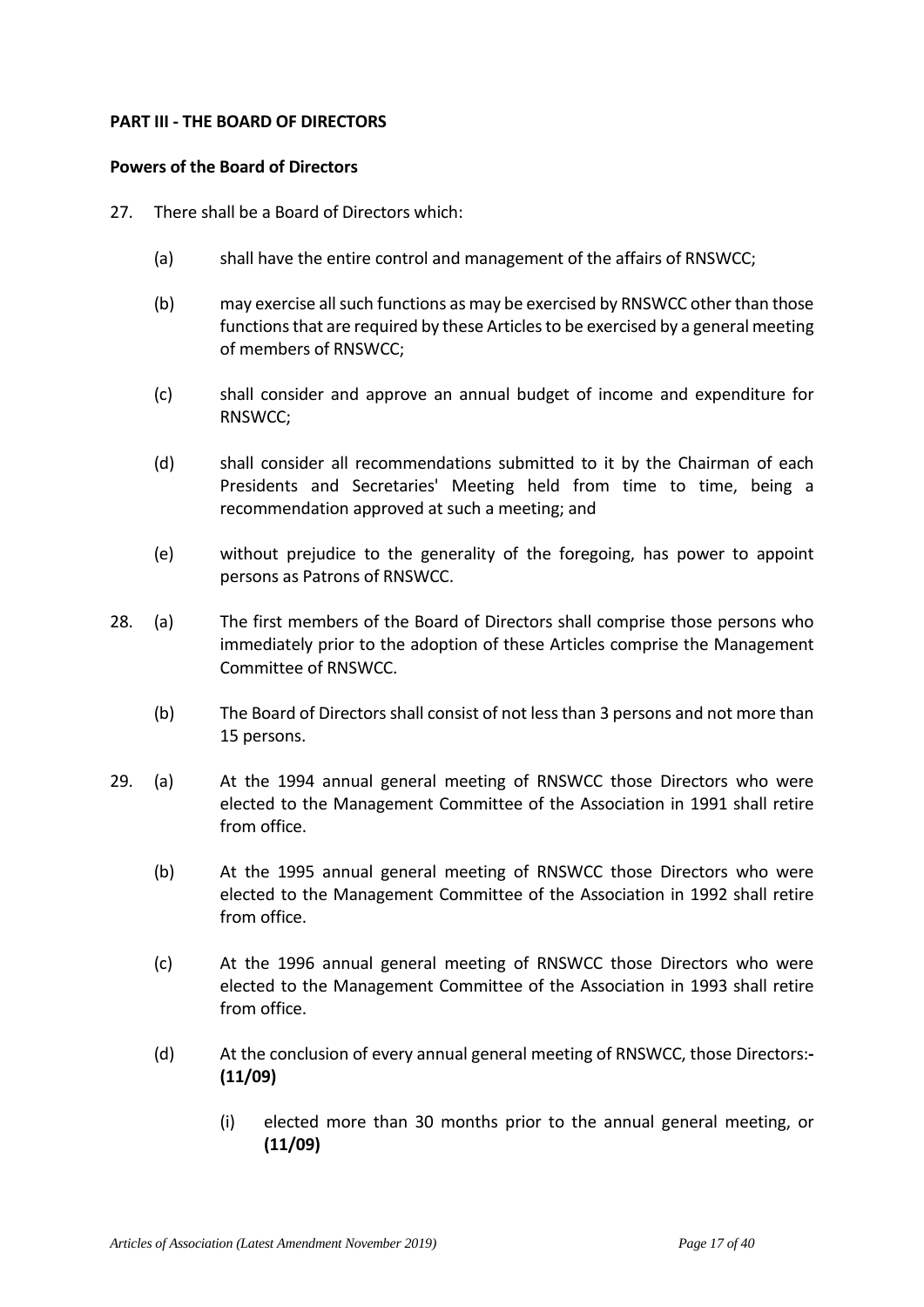- (ii) who have been appointed by the Board of Directors in accordance with Article 30A to fill a casual vacancy, or **(11/10)**
- (iii) who were appointed in accordance with Article 30B *to fill a casual vacancy and retire in accordance with Article 30B(e)* **(11/10)**

shall retire from office.

## 30. Deleted **11/10.**

- 30A. In the event of a casual vacancy occurring on the Board of Directors where the remaining term of office of the Director who caused the casual vacancy to occur is less than or equal to one year;
	- (a) The Board of Directors shall appoint as it sees fit any member who usually resides in the same Region represented by the Director who caused the casual vacancy to occur, to fill that casual vacancy;
	- (b) A person so appointed by the Board of Directors shall take office immediately after consenting to the appointment and shall hold office until the conclusion of the next following annual general meeting.
	- (c) In the event no member consents to the appointment under paragraphs (a) and (b) above, the Board of Directors shall thereafter appoint as it sees fit any member, regardless of where that person resides, to fill that casual vacancy;
	- (d) A person so appointed by the Board of Directors shall take office immediately after consenting to the appointment and shall hold office until the conclusion of the next following annual general meeting.
	- **(11/10)**
- 30B. In the event of a casual vacancy occurring on the Board of Directors where the remaining term of office of the Director who caused the casual vacancy to occur is more than one year , the Board of Directors shall invite nominations to fill the vacancy in accordance with **Article 31** and:
	- (a) if only one person is nominated, that person shall be deemed to be elected;
	- (b) if more than one person is nominated, a ballot shall be held;
	- (c) the ballot shall be declared by the Secretary immediately upon conclusion of the counting of votes (which shall be 'first past the post'). Votes shall be counted by an electoral roll officer from the State Electoral Office appointed for the purpose by the Board of Directors; and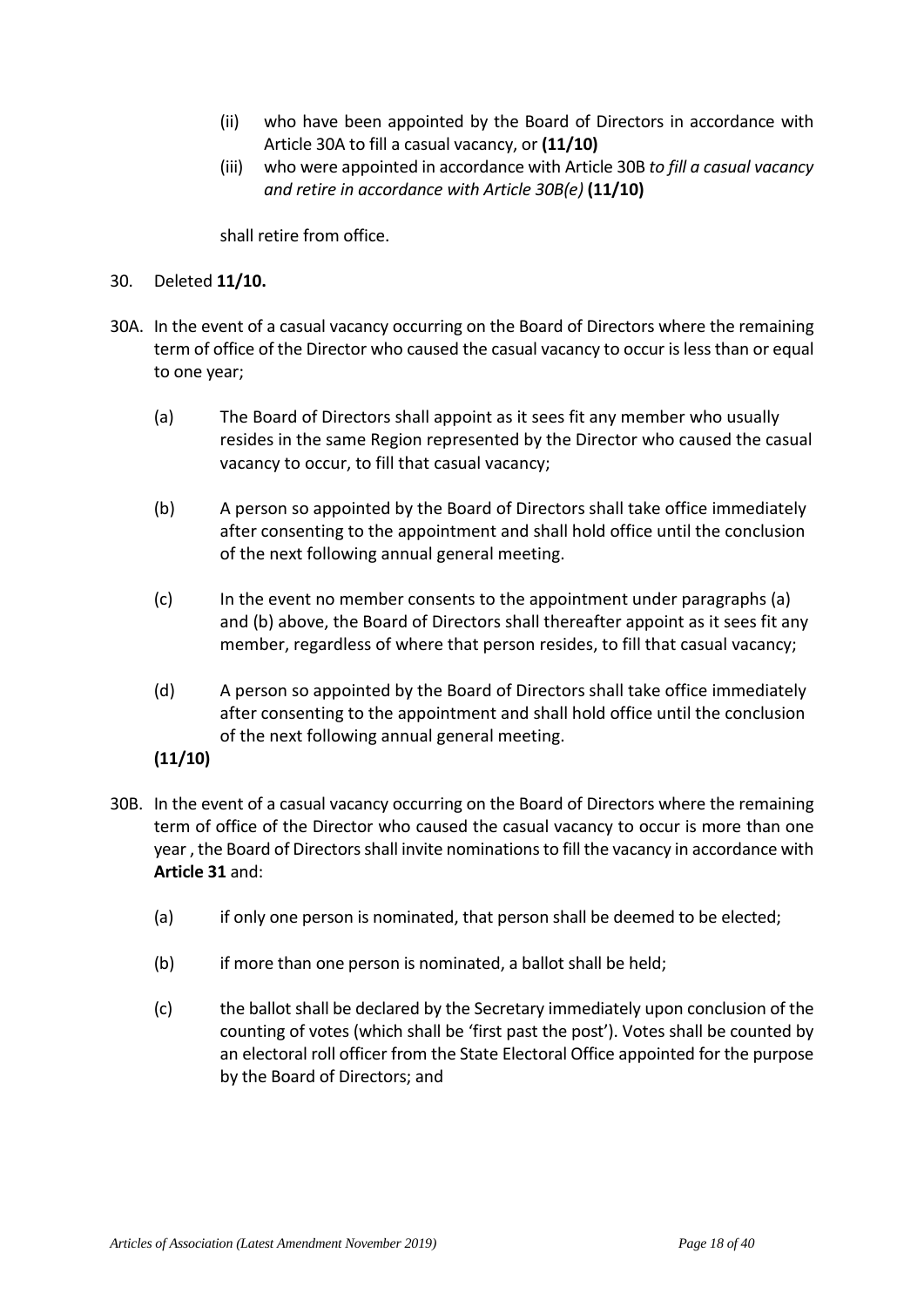- (d) pending the appointment of a person to fill the vacancy under paragraph (a) or (c) above, the Board of Directors may appoint any person in accordance with **Article 30A** to fill the vacancy but only for the period ending on the date of an appointment under paragraph (a) or (c) hereof. Any person appointed by the Board of Directors under this paragraph (d) shall be eligible for appointment under paragraph (a) or (c).
- (e) A member appointed by ballot in accordance with Article 30B shall take office immediately the person is appointed and shall hold office until the conclusion of the annual general meeting at which the Director in whose place the person has been appointed would otherwise have retired had that person continued as a Director. **(11/10)**

# **Election of Board of Directors**

- 31. In respect of nominations of candidates for election as a Director:
	- (a) Only a member may be nominated for election as a Director;
	- (b) Nominations for such elections shall be on the prescribed form which must be fully completed in accordance with its terms;
	- (c) Persons nominating a candidate for such election must usually reside in the region appearing on the nomination form as the region the candidate seeks to represent.
	- (d) Nominations shall be delivered to the Secretary on or before a date to be determined from time to time, twenty eight (28) days' notice of which shall be published in the journal.
- 32. (a) For the purpose of determining member representation on the Board of Directors, the State shall be divided into 6 regions (or such other number of regions having boundaries as determined by a special resolution of the members passed in general meeting). The boundaries listed in the regulations as at the date of adoption of these Articles shall be the boundaries of the 6 regions until otherwise determined by a special resolution of the members passed in general meeting;
	- (b) The regions, the component parts of which appear in the Regulations and their entitlement to representation on the Board of Directors shall be:

| Metropolitan Region                | 8 Representatives |
|------------------------------------|-------------------|
| Illawarra and South Eastern Region | 2 Representatives |
| Hunter Region                      | 2 Representatives |
| <b>Western Region</b>              | 1 Representative  |
| Northern Region                    | 1 Representative  |
| Southern Region                    | 1 Representative  |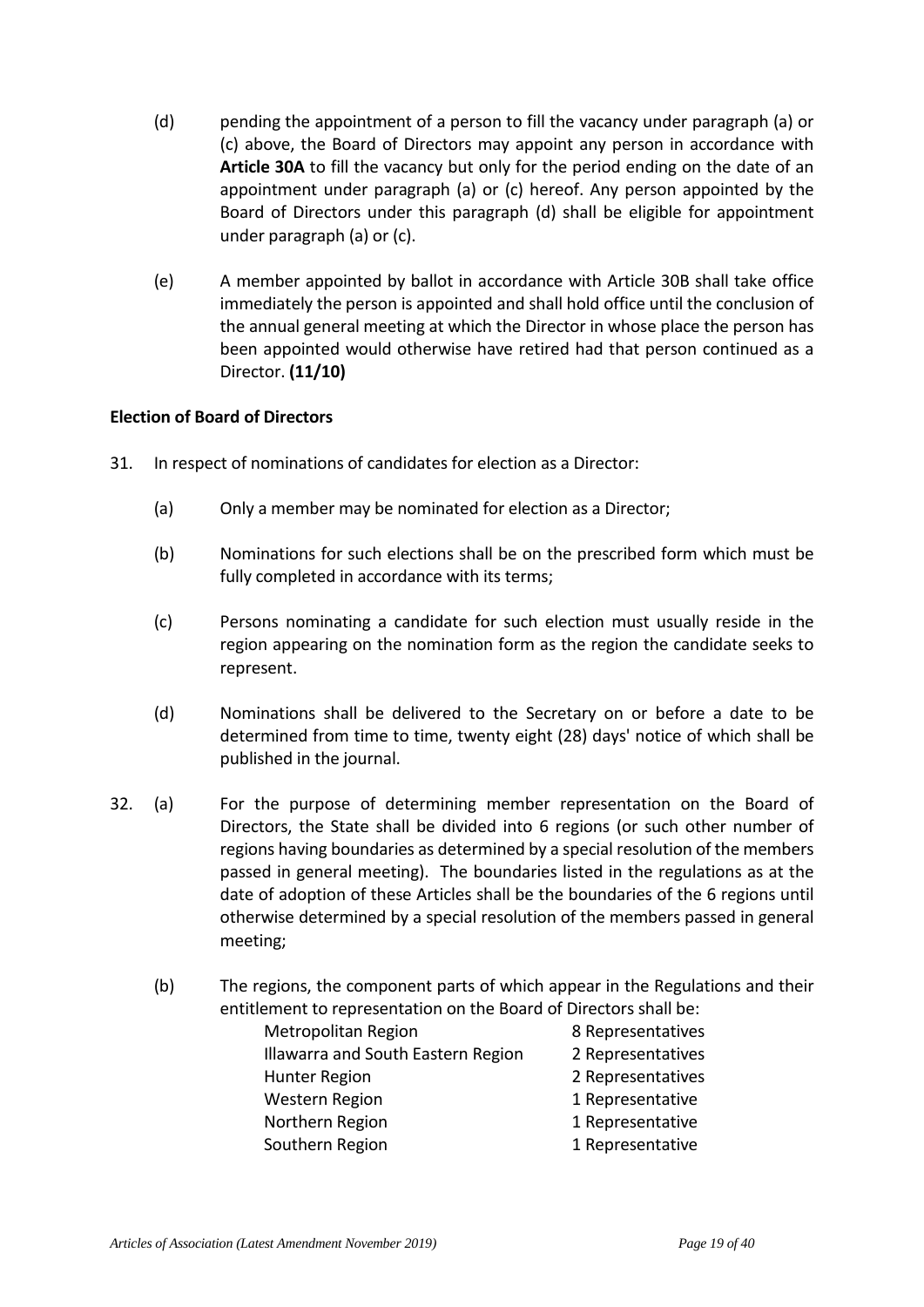33. A member who is a candidate for election to the Board of Directors must, at the point in time of such election (including deemed election under Article 35) usually reside in the region appearing on the member's nomination form;

In the event of non compliance with this Article, there shall be a casual vacancy. **(11/03)** 

- 34. If insufficient nominations are received to fill all vacancies on the Board of Directors the candidates nominated shall be deemed to be elected.
- 35. Any vacant positions on the Board of Directors shall be deemed to be casual vacancies.
- 36. If the number of nominations received from within a region is equal to the number of vacancies to be filled, the persons nominated shall be deemed to be elected.
- 37. If the number of nominations received exceeds the number of vacancies to be filled, a ballot shall be held.
- 38A. Only persons who are members as at 30th June shall be eligible to vote in the ballot for the Board of Directors.
- 38B. The ballot for election to the Board of Directors shall be declared by the Secretary immediately upon conclusion of the counting of votes (which shall be "first past the post"). Votes shall be counted by an electoral roll officer from the State Electoral Office appointed for the purpose by the Board of Directors.
- 38C. A Director who is elected pursuant to Articles 34, 36 or 38 (b) shall take office at the conclusion of the annual general meeting next following their election. **11/09**

## **Chairman and Deputy Chairmen**

- 39. At the conclusion of the annual general meeting or as soon thereafter as may be practicable the Board of Directors shall, subject to Article 39, elect from amongst their number:
	- (a) a Chairman of RNSWCC;
	- (b) four Deputy Chairmen of RNSWCC, one of whom shall be the Senior Deputy Chairman.
- 40. (a) No person may hold the office of Chairman for more than 3 consecutive years;
	- (b) a person who has held the office of Chairman for 3 consecutive years is not eligible for further election to that office until the conclusion of the next succeeding annual general meeting.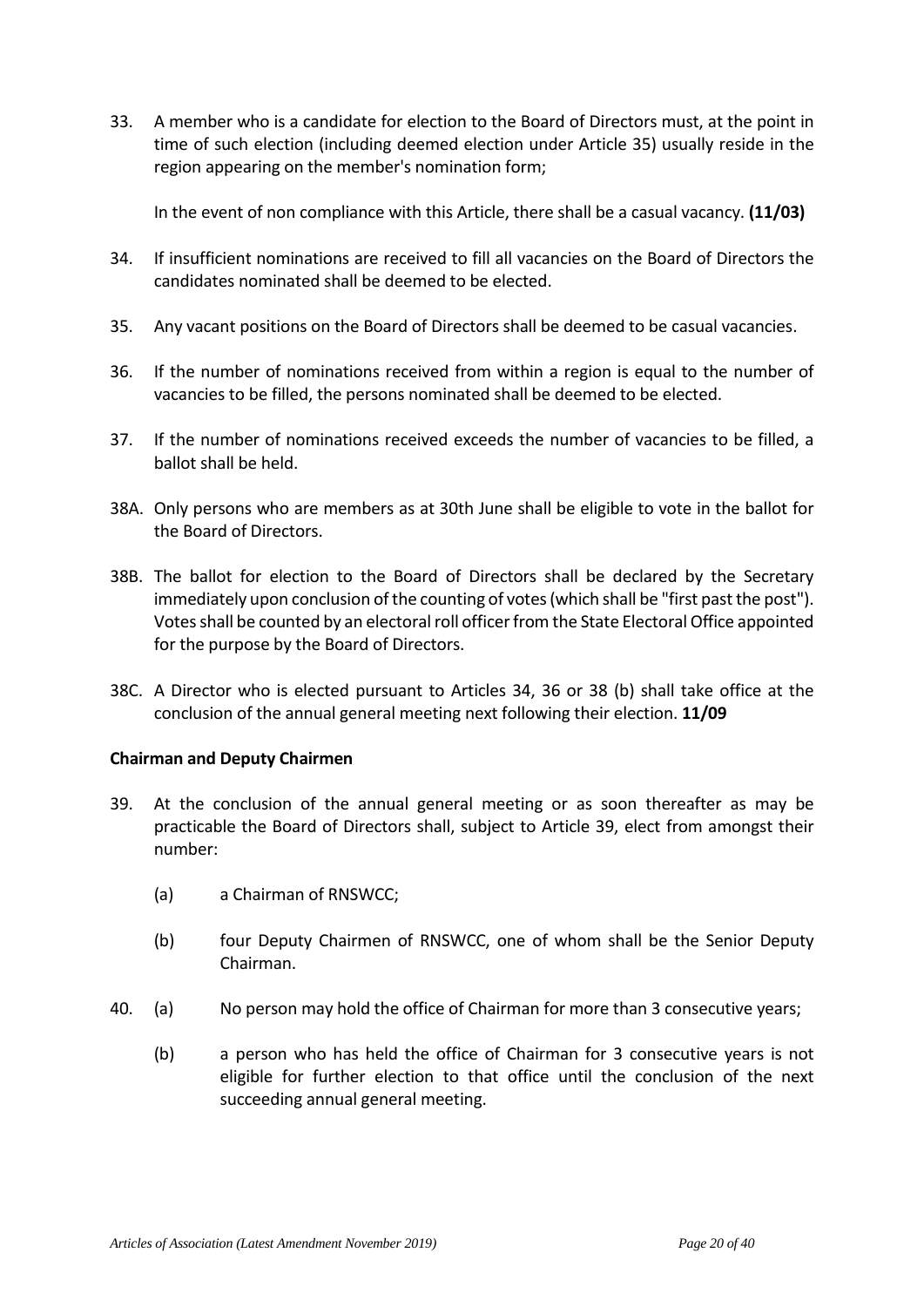41. Notwithstanding Article 38, the first Chairman and Vice-Chairman of RNSWCC shall be the persons who immediately prior to the adoption of these Articles held the positions of President and Vice-President of the Association. The persons thereby elected shall hold office until the first annual general meeting of RNSWCC.

# **Casual Vacancies**

- 42. For the purposes of these Articles a casual vacancy in the office of a Director occurs if the Director:-
	- (a) dies;
	- (b) ceases to be member of RNSWCC;
	- (c) becomes an insolvent under administration within the meaning of the Corporations Law;
	- (d) resigns office by notice in writing given to the Secretary;
	- (e) is removed from the office under Article 42;
	- (f) becomes of unsound mind or a person whose person or estate is liable to be dealt with in any way under the law relating to mental health; or
	- (g) is absent without the consent of the Board of Directors from all meetings of the Board of Directors held during a period of six months;
	- (h) is not resident in the region he seeks to represent as provided in Article 32;
	- (i) has for a period of no less than 3 consecutive months not resided in the region he was elected to represent.

## **Removal of Director**

- 43. Subject to the Corporations Law, any Director may only be removed from the office of Director before the expiration of the Director's term of office by special resolution of the members in general meeting and another person may be appointed (in accordance with the procedure in Article 29) to hold office until the expiration of the term of office of the Director so removed.
- 44. Where a Director to whom a proposed resolution referred to in Article 43 relates makes representations in writing to the Secretary or Chairman of RNSWCC, the Director may require the representations to be read out at the meeting at which the resolution is considered. **(11/13)**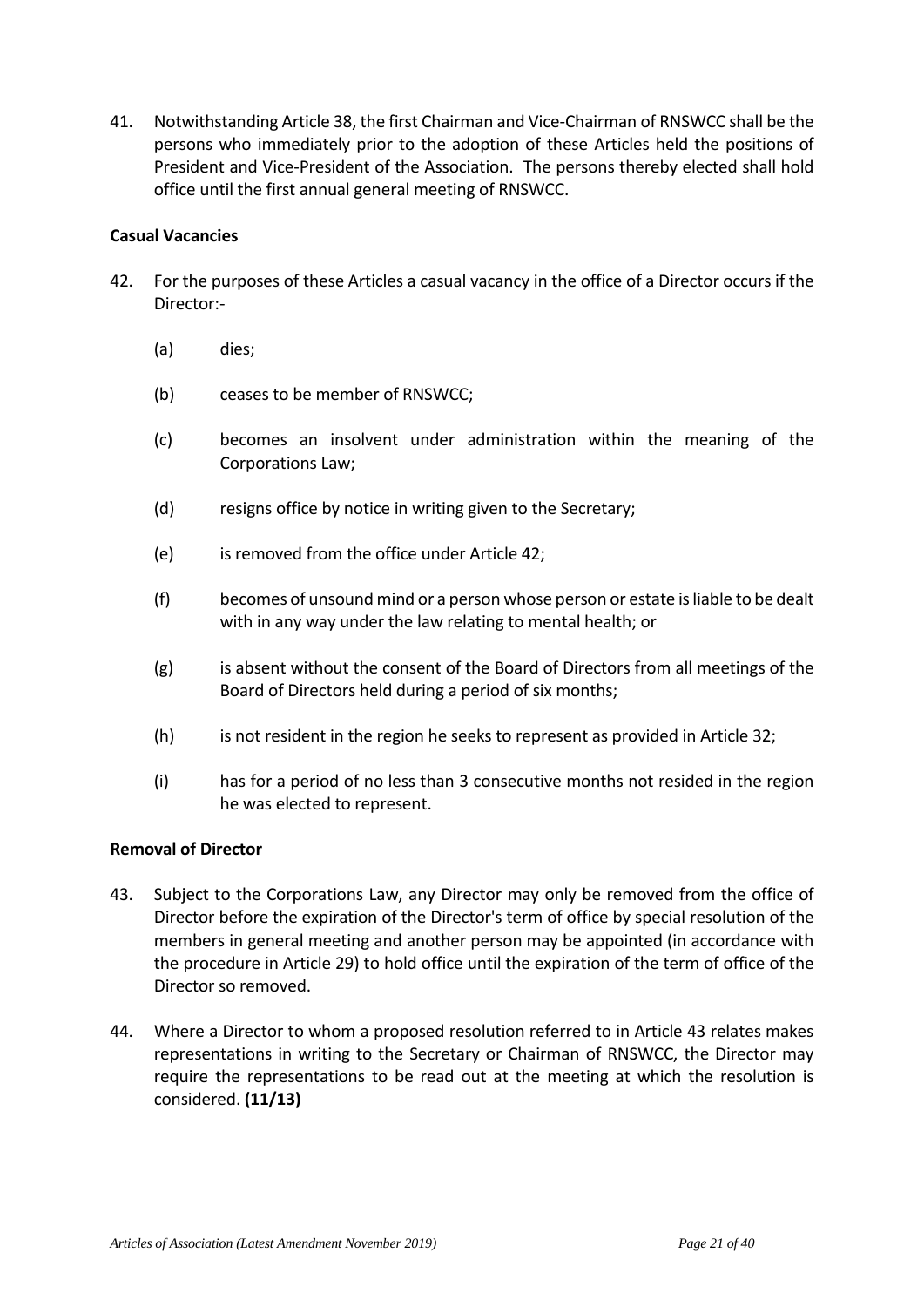## **Meetings and Quorum**

- 45. (a) The Board of Directors shall meet at least 9 times in each period of twelve months at such place and time as the Board of Directors may determine. Members of RNSWCC shall be entitled to attend as observers, but not to participate in or vote at, meetings of the Board of Directors unless the Board of Directors determines that, for reasons of confidentiality, members shall not be entitled to attend a specific meeting or meetings.
	- (b) Additional meetings of the Board of Directors may be convened by:
		- (I) the Chairman;
		- (ii) any Deputy-Chairman; or
		- (iii) by the Secretary upon receipt of a requisition in writing signed by no less than 5 Directors.
	- (c) Oral or written notice of a meeting of the Board of Directors shall be given by the Secretary to each Director at least 72 hours (or such other period as may be agreed upon by the members of the Board of Directors) before the time appointed for the holding of the meeting.
	- (d) Notice of a meeting given under Article 45 (c) shall specify: **(11/12)** 
		- (i) the general nature of the business to be transacted at the meeting;
		- (ii) any recommendations of the kind referred to in Article 26(d) received by the Secretary prior to dispatch of the notice, and no business other than that business shall be transacted at the meeting, except business which the Directors present at the meeting unanimously agree to treat as urgent business.
	- (e) Any 10 Directors shall constitute a quorum for the transaction of business at a meeting of the Board of Directors. If, in the event of casual vacancies, the number of Directors is not sufficient to constitute a quorum, the remaining Directors may act but only for the purpose of increasing the number of Directors to a number sufficient to constitute such quorum.
	- (f) Subject to Article 44 (e), no business shall be transacted by the Board of Directors unless a quorum is present and if within half an hour of the time appointed for the meeting a quorum is not present the meeting stands adjourned to the same place and the same hour of the same day in the following week.
	- $(g)$  If at the adjourned meeting a quorum is not present within half an hour of the time appointed for the meeting, the meeting shall be dissolved.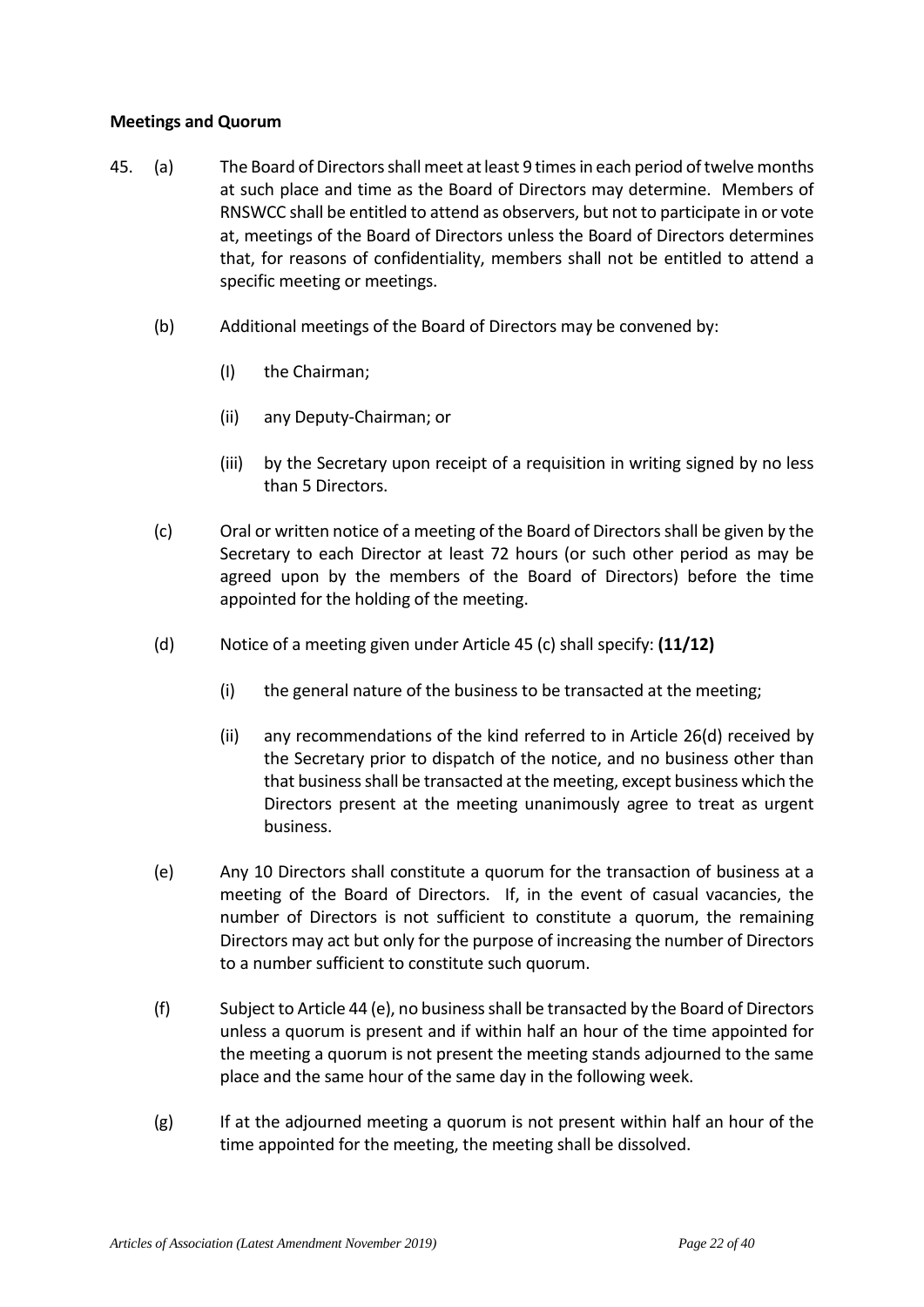- 46. At a meeting of the Board of Directors:
	- (a) the Chairman, or, in his absence, a Deputy-Chairman shall preside; or
	- (b) if the Chairman and the Deputy Chairmen are absent or unwilling to act, such one of the remaining Directors as may be chosen by the Directors present at the meeting shall preside.
- 47. Minutes of proceedings at a Board of Directors meeting shall be signed by the Chairman of the meeting or by the Chairman of the next succeeding meeting.

## **Delegation by Board of Directors to Committees**

- 48. (a) The Board of Directors may, by resolution, delegate to one or more committees (consisting of such person or persons as the Board of Directors thinks fit) the exercise of such of the functions of the Board of Directors as are specified in the resolution, other than this power of delegation.
	- (b) A function the exercise of which has been delegated to a committee under this Article may, while the delegation remains unrevoked, be exercised from time to time by the committee in accordance with the terms of the delegation.
	- (c) A delegation under this Article may be made subject to such conditions or limitations as to the exercise of any function the subject thereof, or as to time or circumstances, as may be specified in the resolution of delegation.
	- (d) Without limiting the generality of the foregoing, the Board of Directors may constitute committees which shall exercise those functions as specified by the Board of Directors in writing.
	- (e) Notwithstanding any delegation under this Article, the Board of Directors may continue to exercise any function delegated.
	- (f) Any act or thing done or suffered by a committee acting in the exercise of a delegation under this Article has the same force and effect as it would have if it had been done or suffered by the Board of Directors.
	- (g) The Board of Directors may, by resolution, revoke wholly or in part any delegation under this Article.
	- (h) A committee may meet and adjourn as it thinks fit.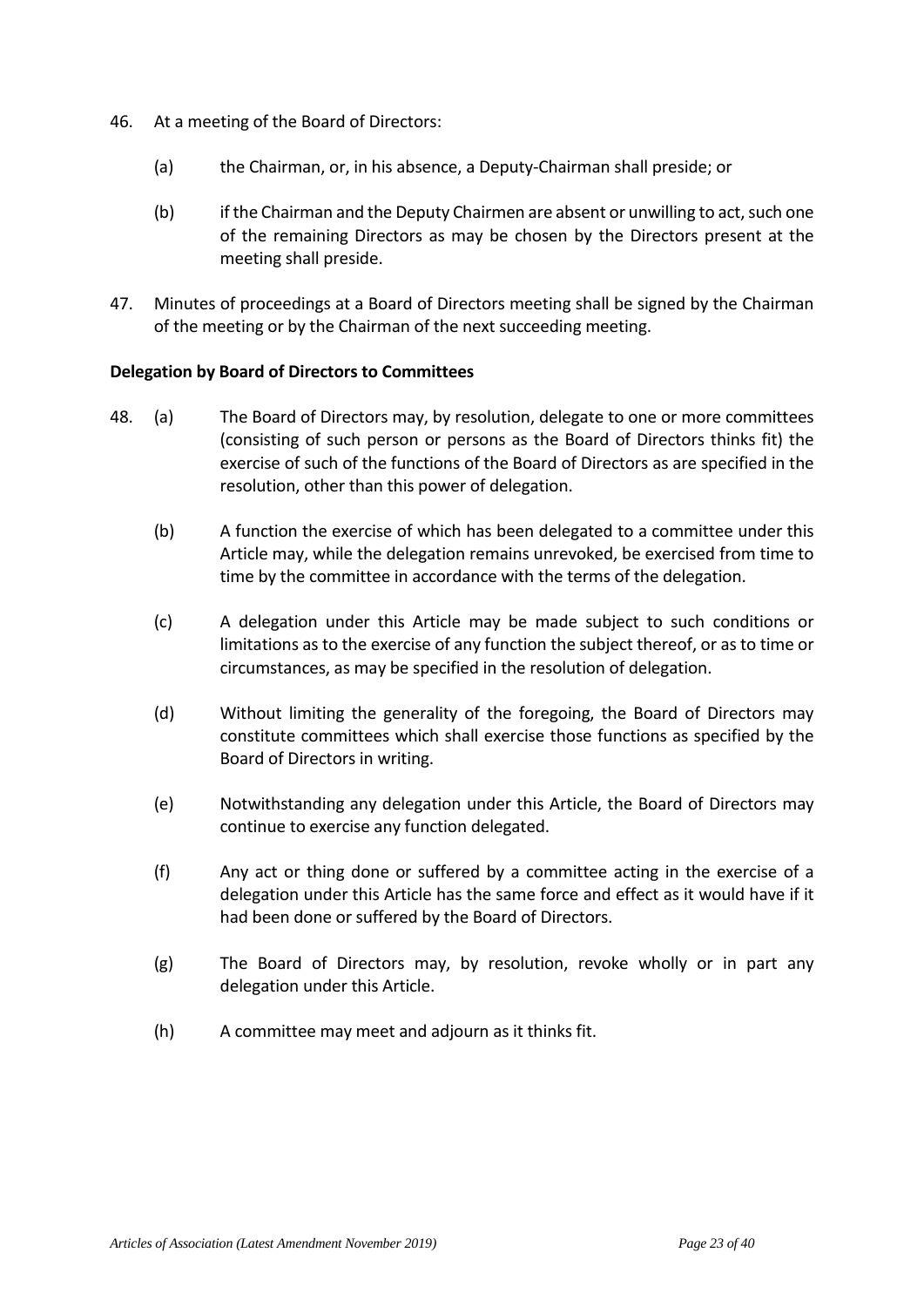## **Voting and Decisions**

- 49. (a) Subject to Article 49, questions arising at a meeting of the Board of Directors or any committee appointed by the Board of Directors shall be determined by a majority of the votes of Directors present at the Directors meeting or members of the committee present at the committee meeting.
	- (b) Each Director present at a meeting of the Board of Directors, or member of any committee present at a meeting of any committee appointed by the Board of Directors, (including the person presiding at the meeting), is entitled to one vote but, in the event of an equality of votes on the question, the person presiding may exercise a second or casting vote.
	- (c) Additional meetings to the scheduled monthly Board of Directors' meetings may be conducted by email. Should any Director indicate against an agenda item that they are unwilling to have decided by email vote, that item will be held over for discussion and determination at the next monthly Board meeting. A Board meeting held by email shall be deemed to have been held at the Office. **(11/18)**
	- (d) Board of Directors Meetings may be conducted with all the Directors by telephone or video link up or other instantaneous communication device where each of the Directors taking part in the Board meeting must be able to hear each of the other Directors taking part at the commencement of the meeting, and each Director must acknowledge his or her presence to all other Directors taking part. A Board meeting held by telephone or video link up or other instantaneous communication device shall be deemed to have been held at the Office. **(11/18)**
	- (e) Subject to Article 45(e), the Board of Directors may act notwithstanding any vacancy on the Board of Directors. **(11/12)**
	- (f) Any act or thing done or suffered, or purported to have been done or suffered, by the Board of Directors or by a committee appointed by the Board of Directors, is valid and effectual notwithstanding any defect that may afterwards be discovered in the appointment or qualification of any Director or member of the committee.
- 50. Decisions of the Board of Directors relating to:
	- (a) (i) the acquisition or disposition of any interest in land;
		- (ii) the making of a loan;
		- (iii) incurring borrowings; or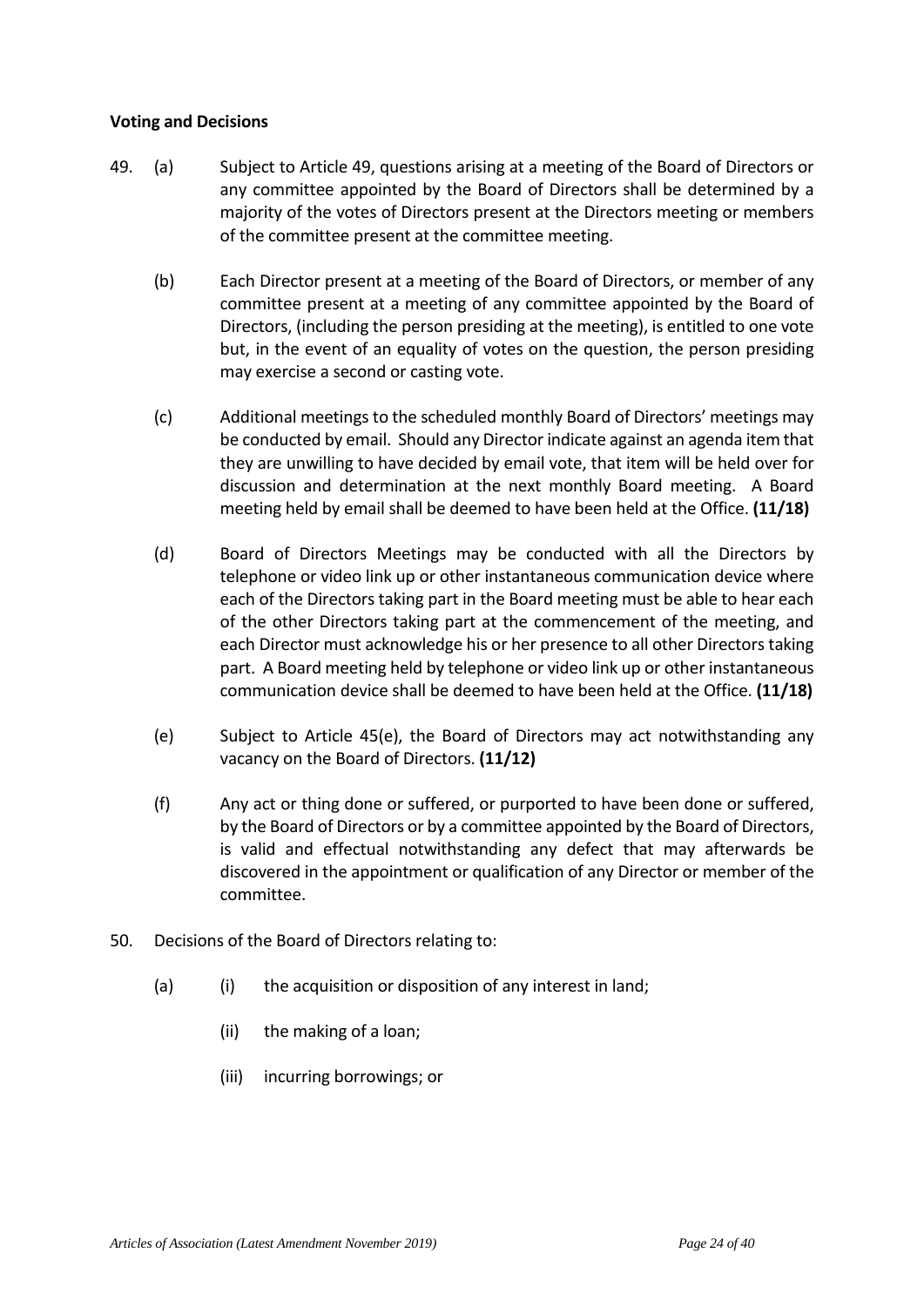- (iv) the taking or granting of a lease of real or personal property, which in any individual transaction involves, or in any financial year one or more of such transactions, in aggregate involve, an amount of more than fifty thousand dollars (\$50,000), shall, without prejudice to the requirements of paragraph (b) below, only be effective and may only be acted on if confirmed by a special resolution passed at a general meeting of members;
- (b) expenditure of RNSWCC's funds in excess of:
	- (i) \$10,000 in any one amount (being expenditure of a capital nature);
	- (ii) \$10,000 where that amount is the sum of a number of amounts for the same purpose (being expenditure of a capital nature);
	- (iii) \$20,000 in any one amount (being expenditure of an overhead nature);
	- (iv) any amount (being expenditure of an overhead nature) which when expressed in annual terms is in excess of 110% of the amount expended in the immediately preceding financial year of RNSWCC for expenditure of the same or similar kind, provided that this sub-Article shall not apply where the proposed annual expenditure does not exceed \$10,000; or
	- (v) the investment of RNSWCC's funds;

shall only be effective and may only be acted on if confirmed at a subsequent meeting of the Board of Directors held no sooner than 14 days from the date of the earlier meeting.

- 50A. (a) if there is a dispute between member of the Board of Directors on any serious issue relating to the business and affairs of RNSWCC, either
	- (i) a majority of the Board of Directors, or
	- (ii) any 50 members may require that the dispute(s) be referred to the RNSWCC membership for determination by referendum.
	- (b) In any referendum:
		- (i) the issue(s) in dispute shall be published in the Journal;
		- (ii) if the description of the issue(s) in dispute is not agreed by those members of the Board of Directors in dispute, then all descriptions (each not exceeding 50 words) shall be published in the Journal;
		- (iii) all members of the Board of Directors may have published in the same issue of the Journal their views in relation to the issue(s) in dispute (not exceeding 200 words);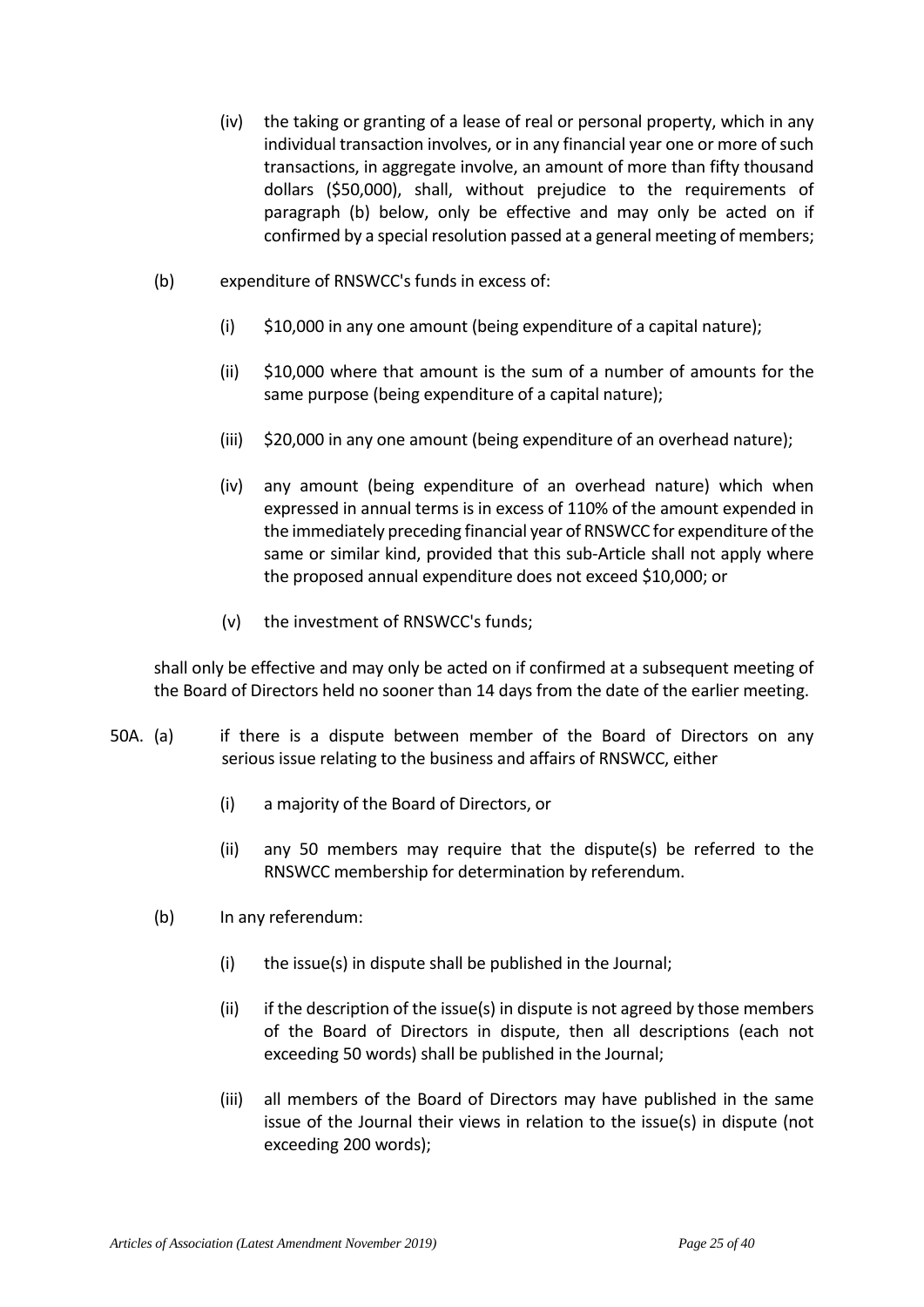- (iv) the members of the RNSWCC will be invited to vote on the issue(s) in dispute by means of a postal ballot;
- (v) a vote cast by a member must be on a form that is published in the same issue of the Journal and that form must bear a ballot closing date, being a date not less than 14 days for the date on which that issue of the Journal is posted to RNSWCC members;
- (vi) to be valid, the form on which the member's vote is recorded must be received by the RNSWCC Secretary on or before the ballot closing date;
- (vii) the votes cast in the referendum shall be counted by the Secretary in the presence of at least 5 members of the Board of Directors, which 5 shall, as far as possible, persons which have held different views on the issue(s) submitted to the referendum.
- (c) The result of the referendum shall, so far as permitted by law, resolve the issue(s) in dispute and as such shall be binding on all members of the Board of Directors. **(10/00)**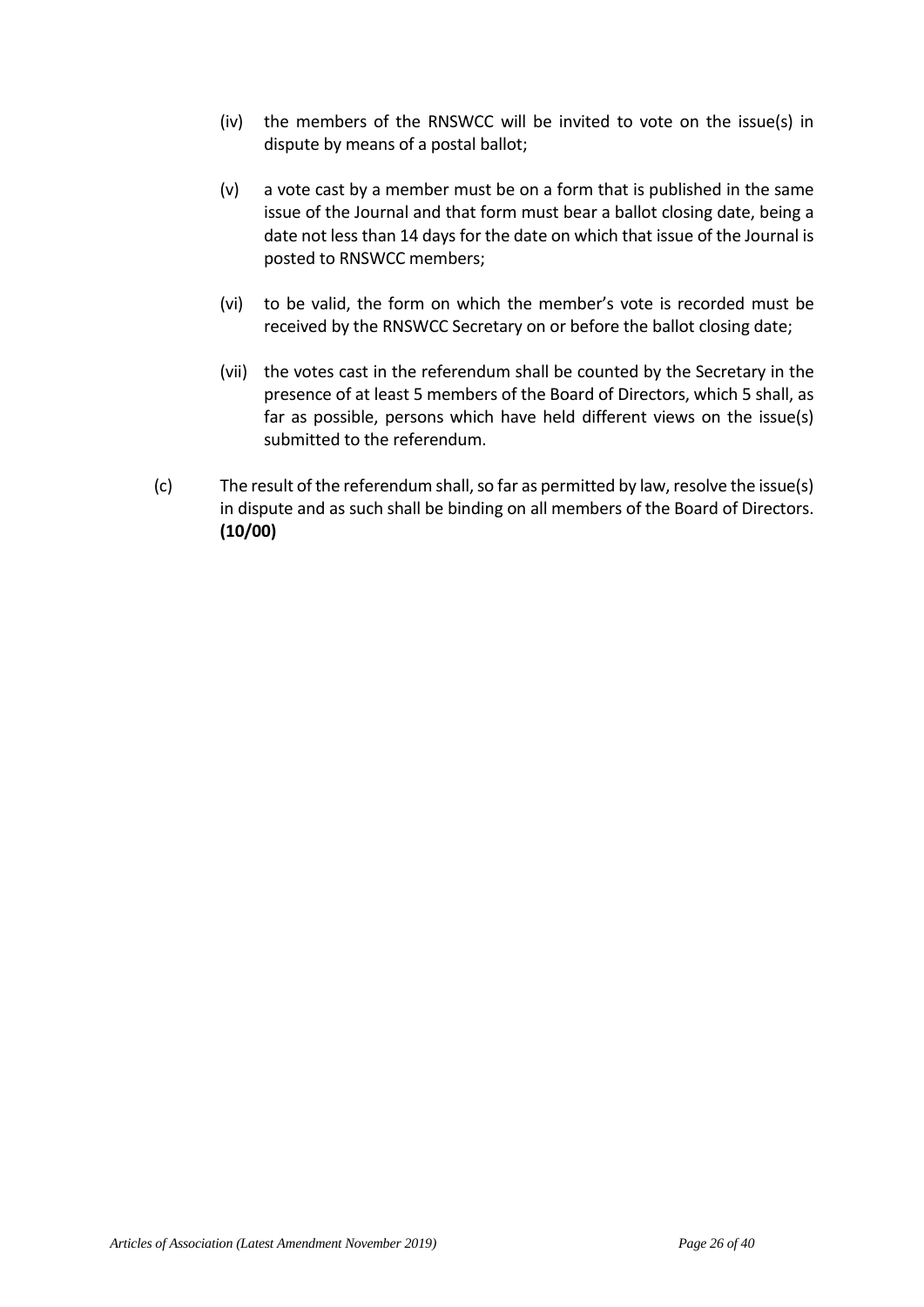### **PART IV - THE EXECUTIVE COMMITTEE**

- 51. There shall be an Executive Committee comprising the Chairman and the four Deputy Chairmen.
- 52. Subject to the control and direction of the Board of Directors, the Executive Committee shall be responsible for the management of the urgent affairs of RNSWCC between meetings of the Board of Directors.
- 53. The Executive Committee shall meet and conduct its business in such manner as to the Executive Committee seems appropriate.
- 54. A quorum for a meeting of the Executive Committee shall be three members of the Executive Committee present in person at a meeting of the Executive Committee provided that a decision agreed to by all members of the Executive Committee by means of telephonic communication to the Secretary shall be a valid and effective decision as if a meeting had actually taken place.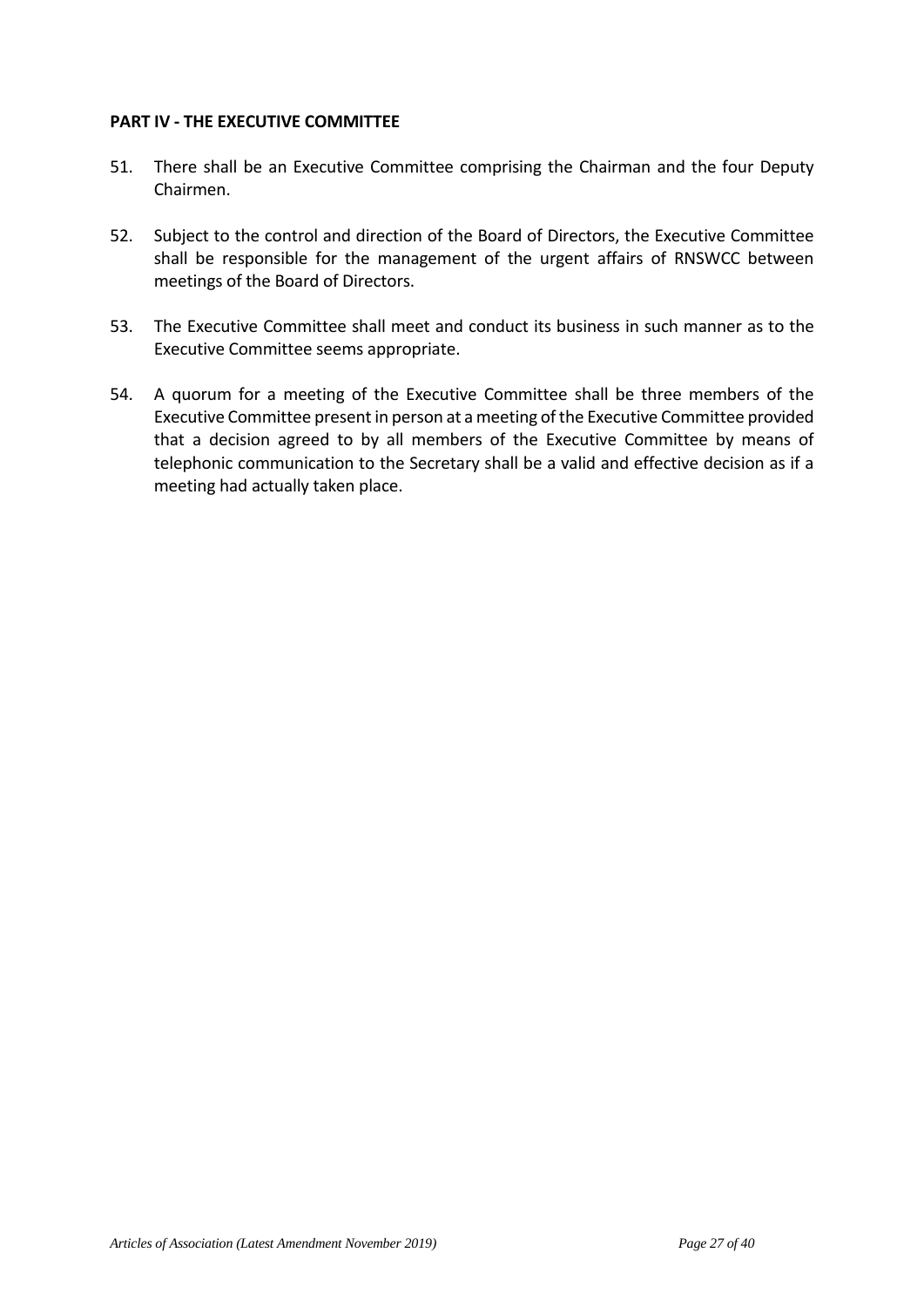## **PART V - ADMINISTRATION**

### **Secretary**

- 55. (a) The Board of Directors shall from time to time appoint any member to the office of Secretary of RNSWCC upon such terms and conditions as to the Board of Directors seems fit.
	- (b) It is the duty of the Secretary to keep minutes of:
		- (i) the names of Directors;
		- (ii) the names of members of the Executive Committee present at an Executive Committee meeting or a general meeting;
		- (iii) the names of Directors present at a Board of Directors meeting or a general meeting; and
		- (iv) all proceedings at Executive Committee meetings, Board of Directors meetings and general meetings.
	- (c) It is the further duty of the Secretary:
		- (i) to ensure that all money due to RNSWCC is collected and received and that all payments authorised by RNSWCC are made;
		- (ii) to ensure that correct books and accounts are kept showing the financial affairs of RNSWCC including full details of all receipts and expenditure connected with the activities of RNSWCC;
		- (iii) to cause all reports, minutes of meetings and resolutions of field officers, regional meetings and meetings of presidents and secretaries' of affiliates, to be presented at the earliest opportunity to a meeting of the Board of Directors for its deliberation;
		- (iv) subject to the direction of the Executive Committee, to manage the daily affairs of RNSWCC.
- 56. The Secretary shall be the public officer of RNSWCC.
- 57. (a) The Secretary shall, subject to the terms of any agreement entered into in a particular case, receive such remuneration as the Executive Committee determines.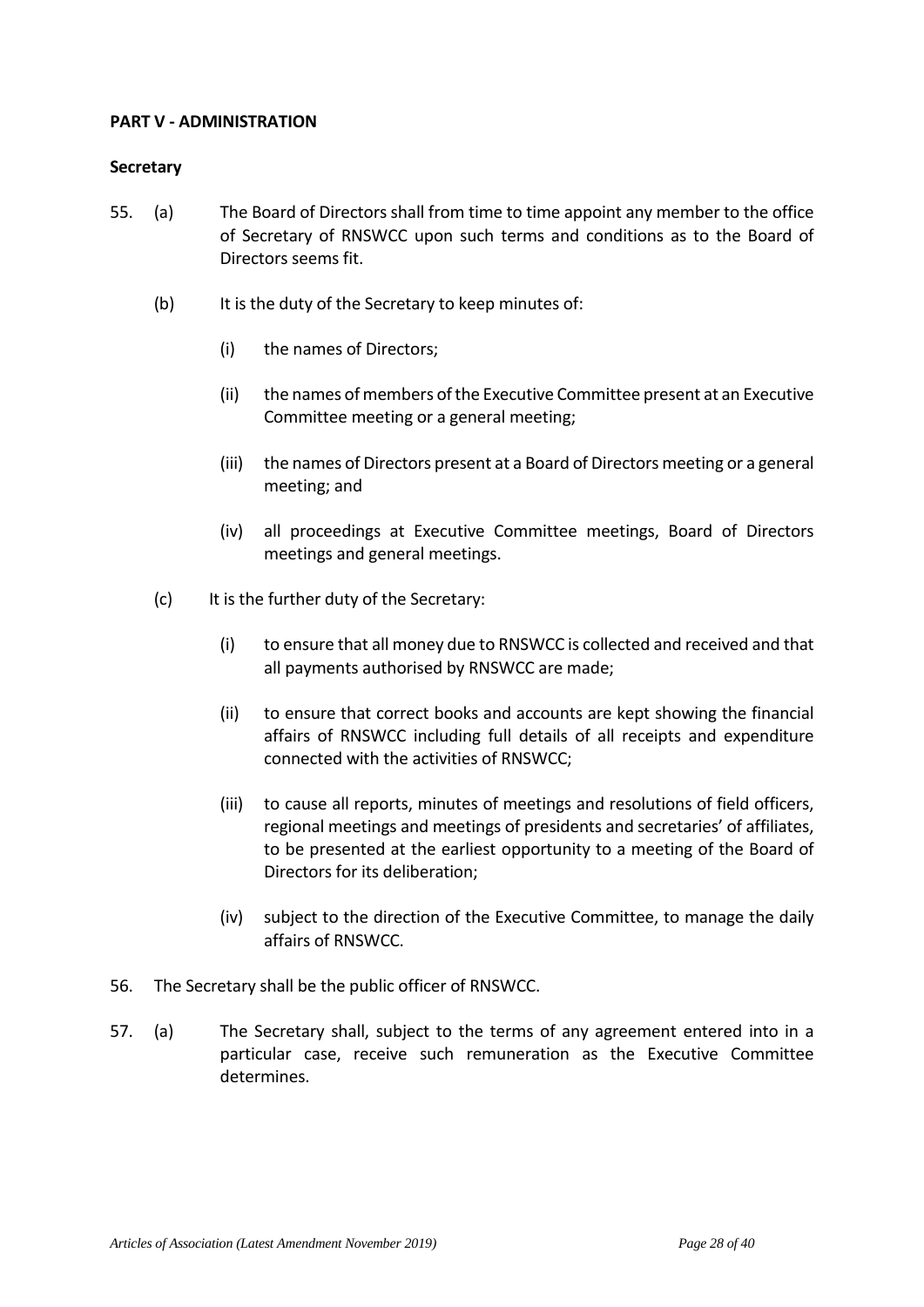- (b) The Board of Directors may in its absolute discretion at any time revoke the appointment of the Secretary and in that event, the Board of Directors shall thereupon appoint another Secretary.
- (c) The Board of Directors may, upon such terms and conditions and with such restrictions as it thinks fit, confer upon the Secretary any of the powers exercisable by it.
- (d) Any powers so conferred shall be concurrent with the powers of the Board of Directors.
- (e) The Board of Directors may at any time withdraw or vary any of the powers so conferred on the Secretary.
- 58. The Board of Directors may appoint an Assistant Secretary who shall perform such functions as shall from time to time be delegated to him by the Board of Directors.

## **Auditor**

59. There shall be an auditor or auditors of RNSWCC who, subject to the Corporations Law, shall be appointed by the Board of Directors for such a term and at such a fee and upon such conditions as the Board of Directors may from time to time think fit.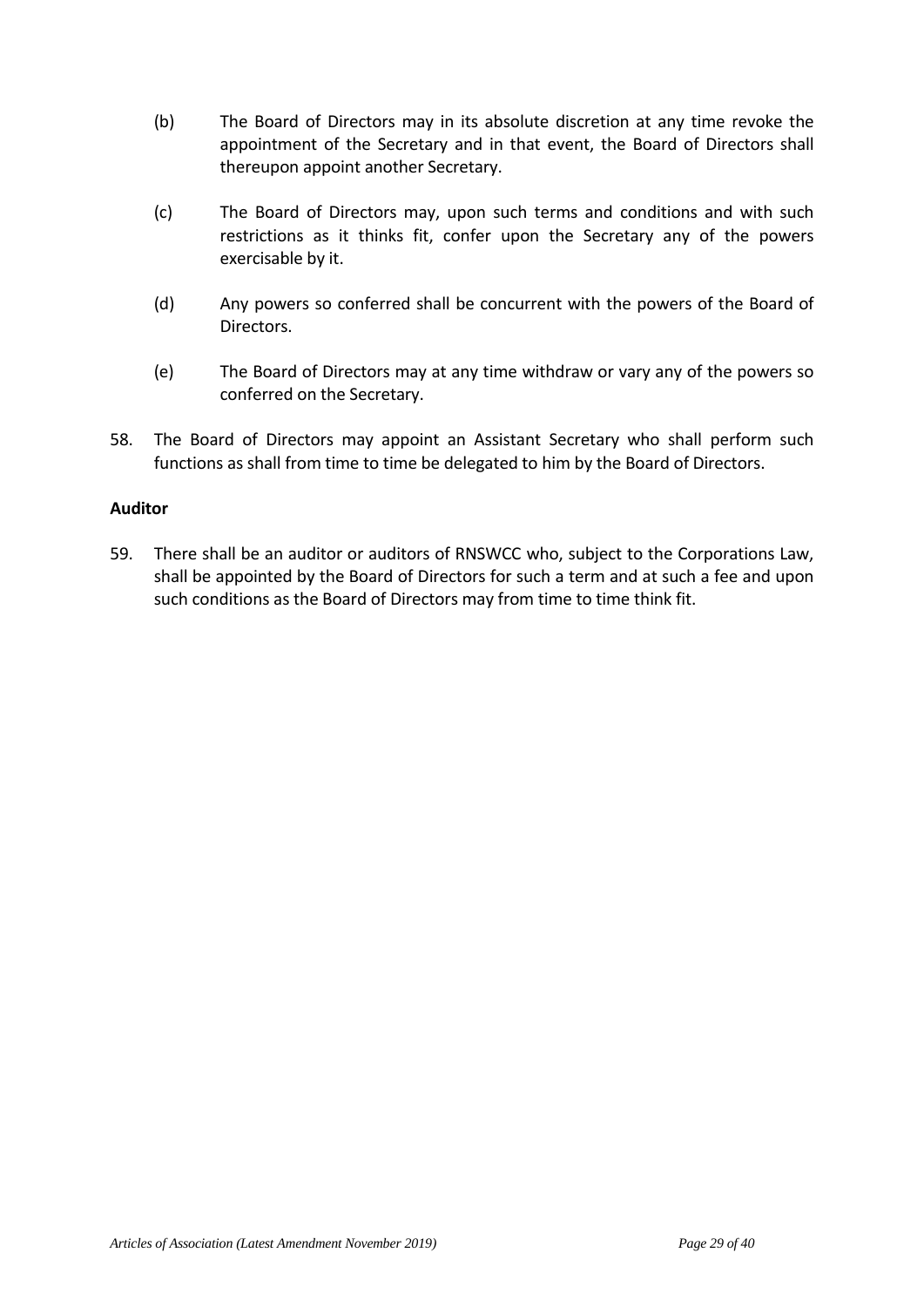### **PART VI - GENERAL MEETINGS**

### **Annual General Meetings - Holding of**

60. RNSWCC shall, at least once in each calendar year and within the period of 5 months after the expiration of each financial year of RNSWCC, convene an annual general meeting of its members.

### **Annual General Meetings - Calling of and business at**

- 61. (a) The annual general meeting of RNSWCC shall, subject to Article 60, be convened on such date and at such place and time as the Board of Directors thinks fit. **(11/12)** 
	- (b) In addition to any other business which may be transacted at an annual general meeting, the business of an annual general meeting shall be:
		- (i) to confirm the minutes of the last preceding annual general meeting and of any special general meeting held since that meeting;
		- (ii) to receive from the Board of Directors a report upon the activities of RNSWCC during the last preceding financial year; and
		- (iii) to receive and consider the financial statements for the last financial year.
	- (c) An annual general meeting shall be specified as such in the notice convening it.

#### **Special General Meetings - Calling of**

- 62. (a) The Board of Directors may, whenever it thinks fit, convene a special general meeting of RNSWCC.
	- (b) Subject to the Corporations Law, the Board of Directors shall, on the requisition in writing of not less than two percent of members (calculated by reference to the total membership of RNSWCC as published to or in connection with the latest annual general meeting), convene a special general meeting of RNSWCC not later than 60 days after the date of the deposit of the requisition.
	- (c) A requisition of members for a special general meeting:
		- (i) shall state the purpose or purposes of the meeting;
		- (ii) shall be signed by the members making the requisition;
		- (iii) shall be lodged with the Secretary; and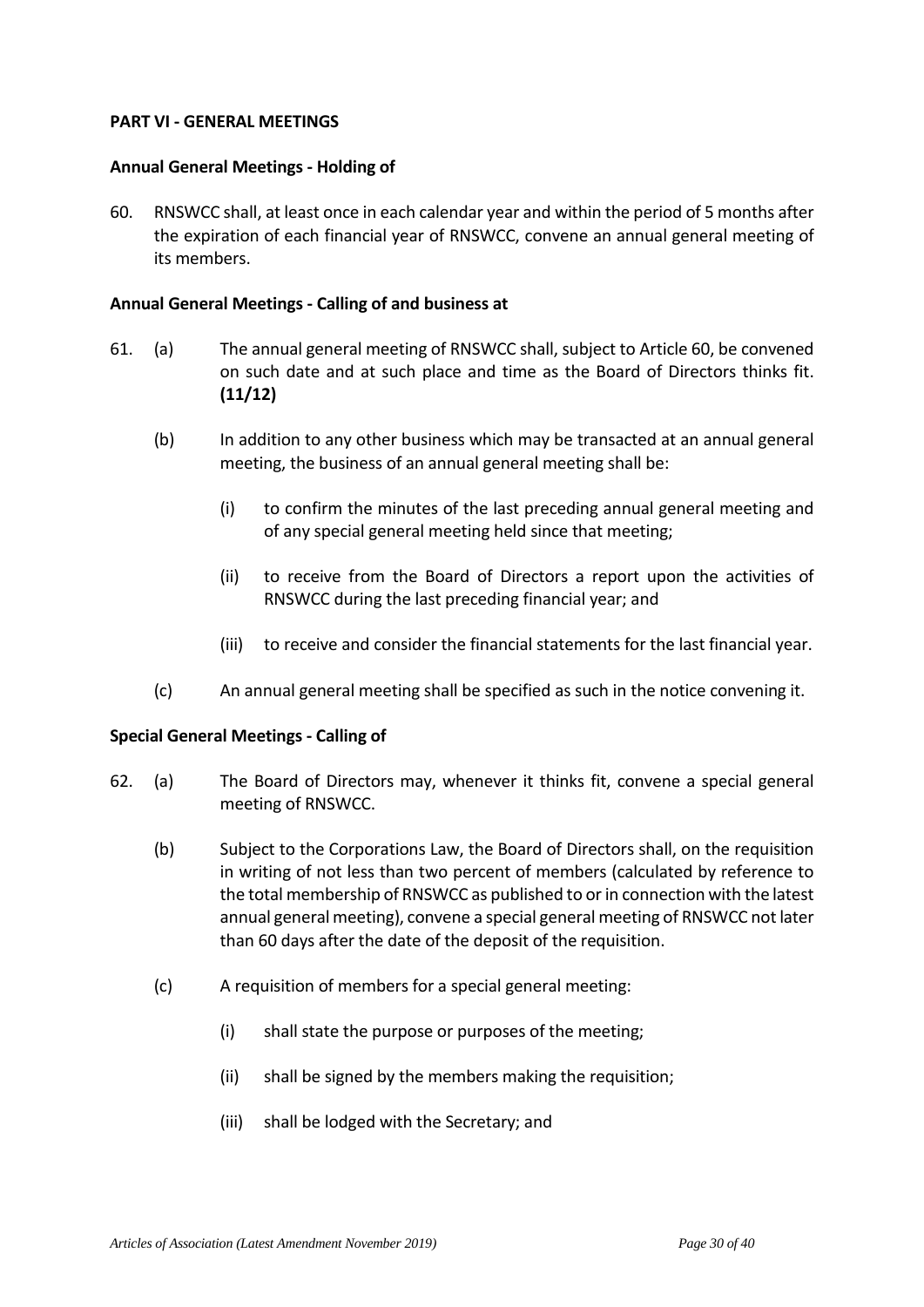(iv) may consist of several documents in a similar form, each signed by one or more of the members making the requisition.

## **Notice**

- 63. (a) Except where the nature of the business proposed to be dealt with at a general meeting requires a special resolution of RNSWCC, the Secretary shall, at least 14 days before the date fixed for the holding of the general meeting notify each member of the place, date and time of the meeting and the nature of the business proposed to be transacted at the meeting.
	- (b) Notice of the meeting shall be deemed to have been given to each member if it is:
		- (i) published in the journal;
		- (ii) published in one of the daily newspapers circulating in the city of Sydney; or
		- (iii) sent by prepaid post to each member at the members address appearing in the register of members referred to in Article 12.
	- (c) Where the nature of the business proposed to be dealt with at a general meeting requires a special resolution of RNSWCC, the Secretary shall, at least 21 days before the date fixed for the holding of the general meeting, notify each member in the manner prescribed in Article 63(b) specifying, in addition to the matter required under that rule, the intention to propose the resolution as a special resolution. **(11/12)**
	- (d) No business other than that specified in the notice convening a general meeting shall be transacted at the meeting except, in the case of an annual general meeting, business which may be transacted pursuant to Article 61(b). **(11/12)**
	- (e) A member desiring to bring any business before a general meeting shall give notice in writing of that business to the Secretary who shall:
		- (i) if the business referred to in the notice is not, in the opinion of the Secretary, in a form appropriate for adoption by a general meeting, advise the member of areas of inappropriateness and suggest possible amendments,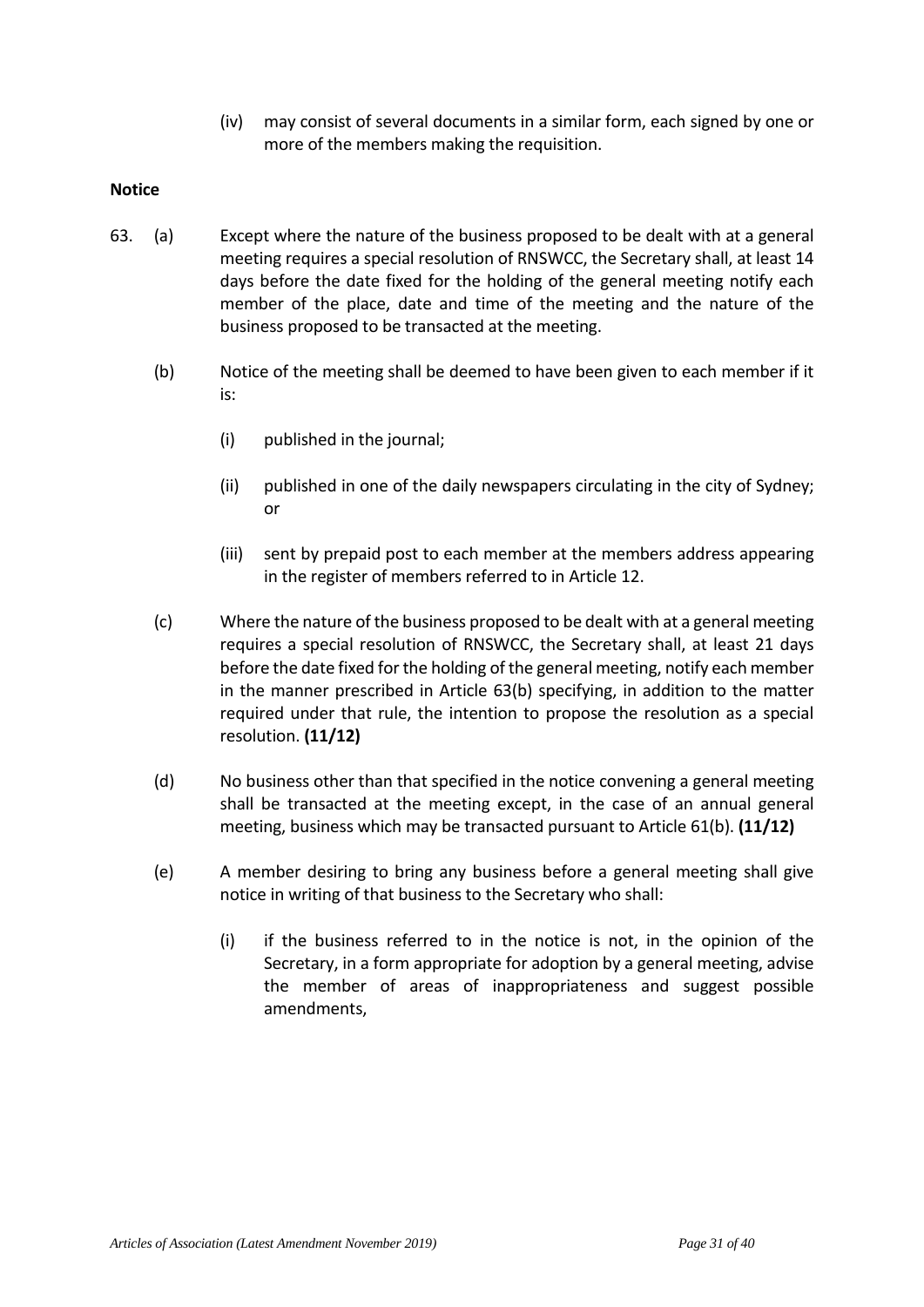(ii) include the business in the next notice calling a general meeting (given after receipt of the notice from the member) in the form as amended as contemplated by (i), provided that where agreement to amendments has not been reached, both the business in the form as originally submitted by the member and in the form as recommended by the solicitors for the time being acting for RNSWCC shall be included in the notice calling the general meeting, to the intent that the general meeting shall have before it both versions for consideration.

## **Procedure**

- 64. (a) No item of business shall be transacted at a general meeting unless a quorum of members entitled under these Articles to vote is present during the time the meeting is considering that item.
	- (b) Thirty members present in person (being members entitled under these Articles to vote at a general meeting) constitute a quorum for the transaction of the business of a general meeting. **(11/10)**
	- (c) If within half an hour after the appointed time for the commencement of a general meeting a quorum is not present, the meeting if convened upon the requisition of members shall be dissolved and in any other case shall stand adjourned to the same day in the following week at the same time and (unless another place is specified at the time of the adjournment by the person presiding at the meeting or communicated by written notice to members given before the day to which the meeting is adjourned) at the same place.
	- (d) If at the adjourned meeting a quorum is not present within half an hour after the time appointed for the commencement of the meeting, the meeting shall be thereupon closed.

## **Presiding Chairman**

- 65. (a) The Chairman of RNSWCC or, in the Chairman's absence a Deputy Chairman, shall preside as Chairman at each general meeting of RNSWCC.
	- (b) If the Chairman and the Deputy Chairman are absent from a general meeting or unwilling to act, the members present shall elect one of their number to preside as Chairman at the meeting.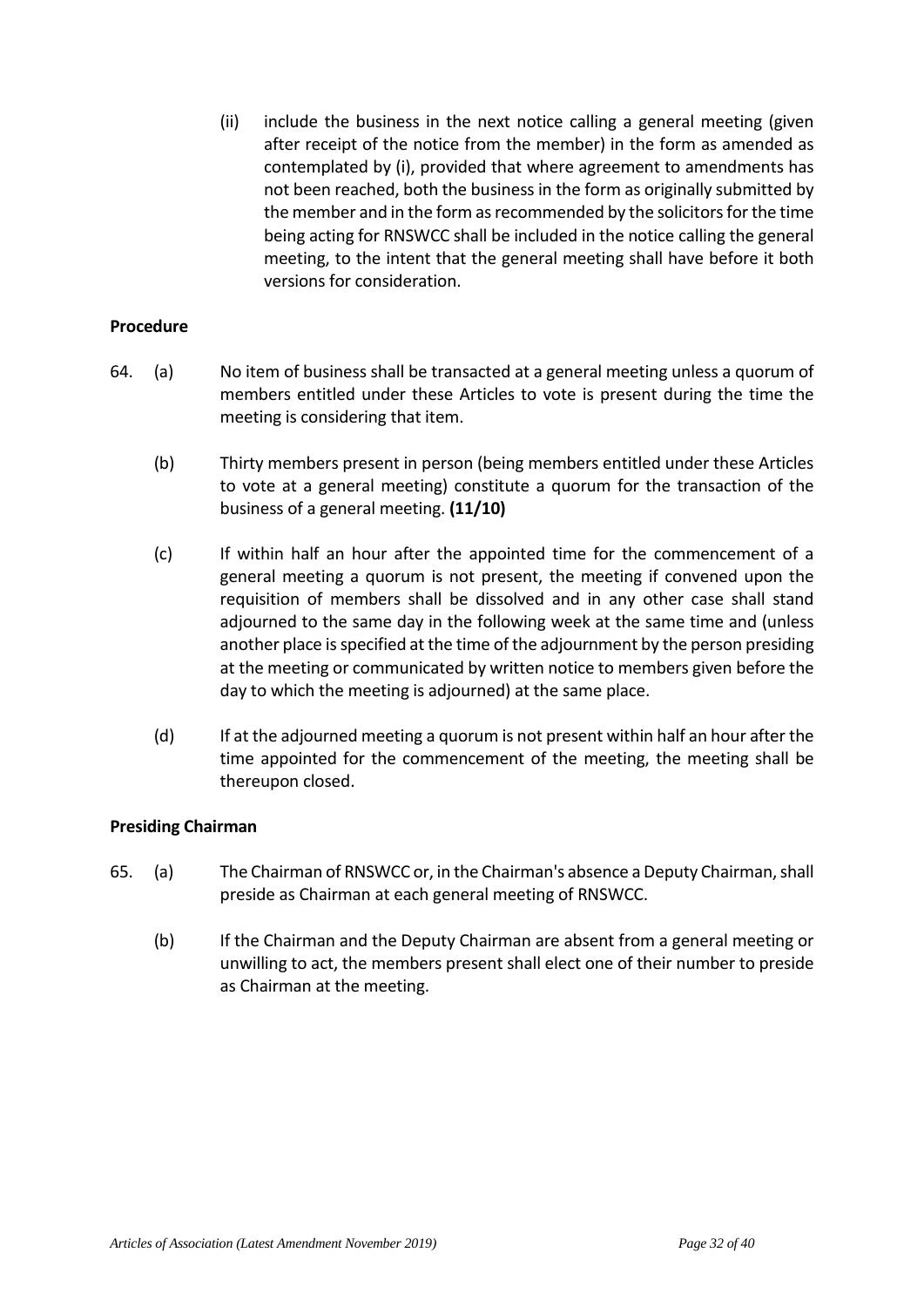# **Adjournment**

- 66. (a) The Chairman of a general meeting at which a quorum is present may, with the consent of the majority of members present at the meeting, adjourn the meeting from time to time and place to place, but no business shall be transacted at an adjourned meeting other than the business left unfinished at the meeting at which the adjournment took place.
	- (b) Where a general meeting is adjourned for 14 days or more, the Secretary shall notify each member of the adjourned meeting in a manner specified in Article 62(b).
	- (c) Except as provided in Articles 65(a) and (b), notice of an adjournment of a general meeting or of the business to be transacted at an adjourned meeting is not required to be given.

## **Making of Decisions**

- 67. (a) A question arising at a general meeting of RNSWCC shall be determined on a show of hands and, unless before or on the declaration of the show of hands a poll is demanded, a declaration by the Chairman that a resolution has, on a show of hands, been carried or carried unanimously or carried by a particular majority or lost, of an entry to that effect in the minute book of RNSWCC, is evidence of the fact without proof of the number of proportion of the votes recorded in favour of or against that resolution.
	- (b) At a general meeting of RNSWCC, a poll may be demanded by the Chairman or by not less than 10 members present in person or by proxy at the meeting.
	- (c) Where the poll is demanded at a general meeting, the poll shall be taken:
		- (i) immediately in the case of a poll which relates to the election of the Chairman of the meeting or to the question of an adjournment; or
		- (ii) in any other case, in such manner and at such time before the close of the meeting as the Chairman directs,

 and the resolution of the poll on the matter shall be deemed to be the resolution of the meeting on the matter.

## **Special Resolution**

68. A resolution of RNSWCC is a special resolution if it is passed by a majority which comprises not less than three quarters of such members of RNSWCC as vote in person or by proxy at a general meeting of which not less than 21 days written notice specifying the intention to propose the resolution as a special resolution was given in accordance with these Articles.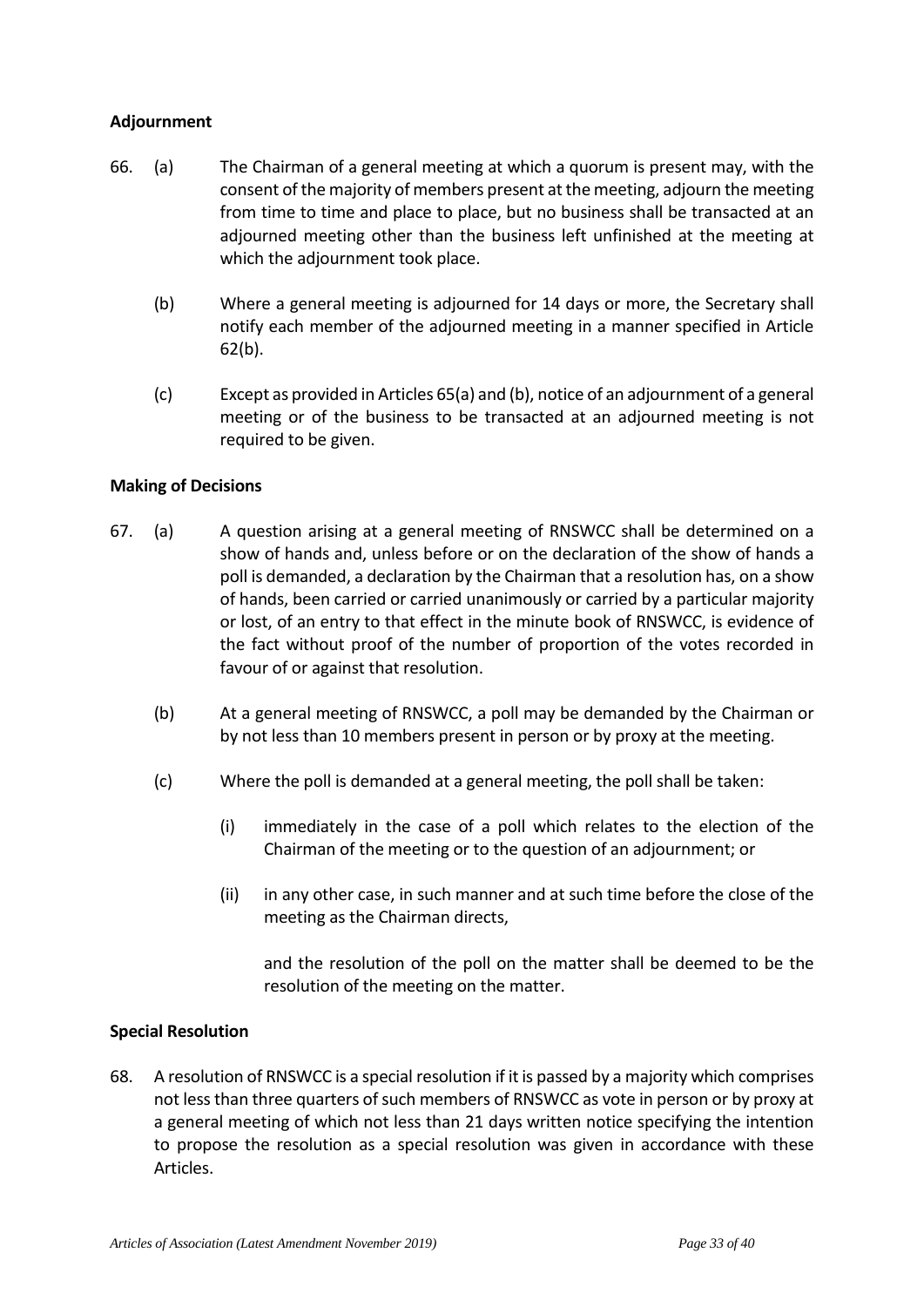## **Voting**

- 69. (a) Upon any question arising at a general meeting of RNSWCC a member has one vote only.
	- (b) All votes shall be given personally or by proxy but no member may hold more than 10 proxies except that the number of closed proxies (being a proxy that directs the Chairman to vote on a resolution in a particular way or to abstain, but not to vote at his discretion) held by the Chairman of the meeting is unlimited.
	- (c) In the case of an equality of votes on a question at a general meeting, the Chairman of the meeting is entitled to exercise a second or casting vote.
	- (d) A member or proxy is not entitled to vote at any general meeting of RNSWCC unless all money due and payable by the member or proxy to RNSWCC has been paid.

# **Appointment of Proxies**

- 70. (a) Each member shall be entitled to appoint another member as proxy by written notice given to the Secretary no later than 4.30 pm on the last normal working day prior to the meeting in respect of which the proxy is appointed.
	- (b) The notice appointing the proxy shall be in such form as specified by the Board of Directors.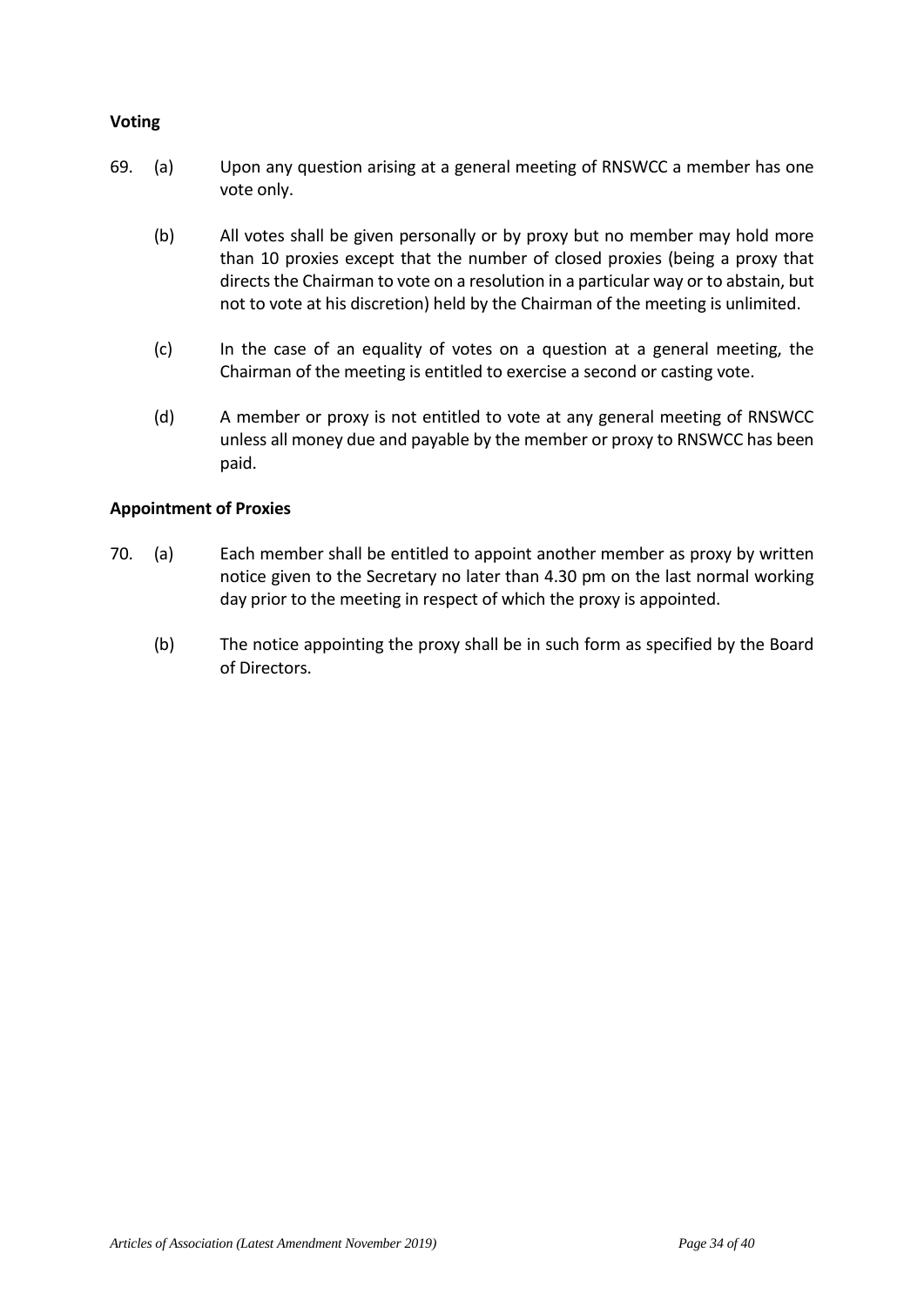### **PART VII - MISCELLANEOUS**

#### **Insurance**

71. RNSWCC shall effect and maintain such insurances as are considered by the Board of Directors to be appropriate.

### **Funds - Source**

- 72. (a) The funds of RNSWCC shall be derived from entrance fees, annual subscriptions, registration and other fees, moneys received from affiliates, fines, journal sales and advertising therein, interest, donations, and other sources as is determined from time to time.
	- (b) Where considered appropriate by the Secretary, as soon as practicable after receiving any money, a receipt may be issued.

### **Funds - Management**

- 73. (a) The funds of RNSWCC shall be used in pursuance of the objects of RNSWCC in such manner as is determined from time to time.
	- (b) All cheques, drafts, bills of exchange, promissory notes and other negotiable instruments shall be signed by such person or persons as the Board of Directors may from time to time determine.

#### **Reimbursement of Expenses**

74. Without limiting the generality of Article 72 hereof the Board of Directors may pay or reimburse the amount of any travelling or any other expenses properly incurred by a member in the performance of any services to RNSWCC which have been properly authorised or requested by the Board of Directors.

#### **Property**

75. (a) The income and property of RNSWCC whencesoever derived shall be applied solely towards the promotion of the objects of RNSWCC and no portion thereof shall be paid or transferred directly or indirectly by way of dividend bonus or otherwise howsoever by way of profit to the members of RNSWCC provided that nothing herein shall prevent the payment in good faith of remuneration to any officer or servant of RNSWCC or to any member of RNSWCC in return for any services actually rendered to RNSWCC or reasonable and proper rent for premises let by any member to RNSWCC.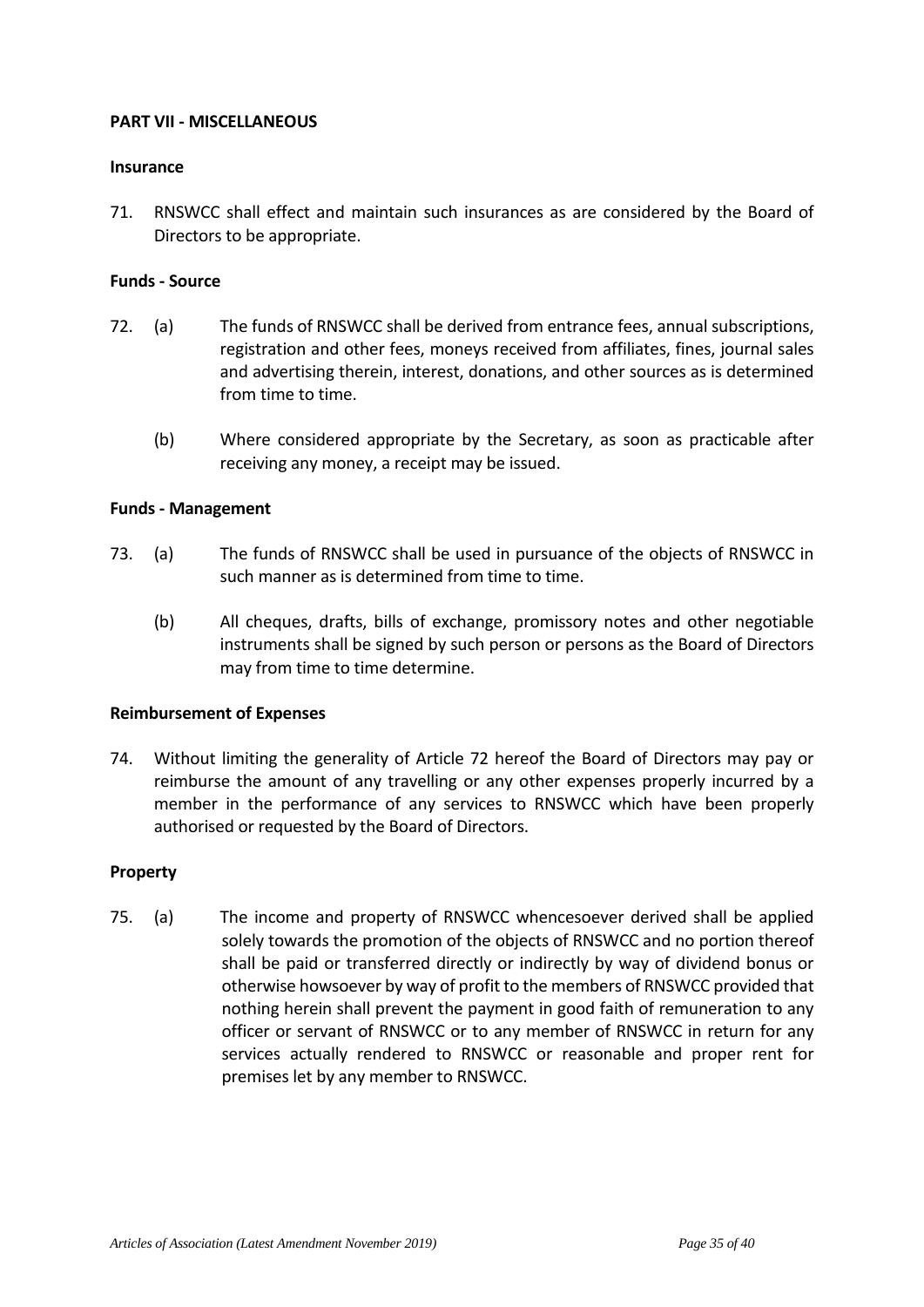(b) RNSWCC shall not be dissolved except at a general meeting of RNSWCC specially convened for the purpose and by a resolution carried by a majority of three-quarters of the votes recorded in respect of the same. If upon the winding up or dissolution of RNSWCC there remains after the satisfaction of all its debts and liabilities any property whatsoever the same shall not be paid to or distributed among the members of RNSWCC but shall be given or transferred to some other institution or institutions having objects similar or in part similar to the objects of RNSWCC and which shall also prohibit the distribution of its or their property among its or their members such institution or institutions to be determined by the members of RNSWCC at or before the time of dissolution or in default thereof by a Judge of such Court as may have or acquire jurisdiction in the matter.

## **Journal**

76. RNSWCC may publish a journal to be known as the Journal of the Royal New South Wales Canine Council in such form and containing such matter as the Board of Directors may from time to time direct.

### **Alteration of Objects and Articles**

77. The Articles may be altered or added to by a special resolution of RNSWCC.

#### **Common Seal**

- 78. (a) The common seal of RNSWCC shall be kept in the custody of the Secretary.
	- (b) The common seal shall not be affixed to any instrument except by the authority of the Board of Directors and of the Secretary.

#### **Indemnity & Exclusion of Liability**

- 79. (a) To the extent permitted by law, RNSWCC indemnifies every officer and employee of RNSWCC and every member of any committee constituted under these Articles against any liability incurred by that person:
	- a. in his or her capacity as officer or employee or committee member of RNSWCC; and
	- b. to a person other than RNSWCC or a related body corporation of RNSWCC, unless the liability arises out of conduct on the part of the officer, employee or committee member that involves a lack of good faith.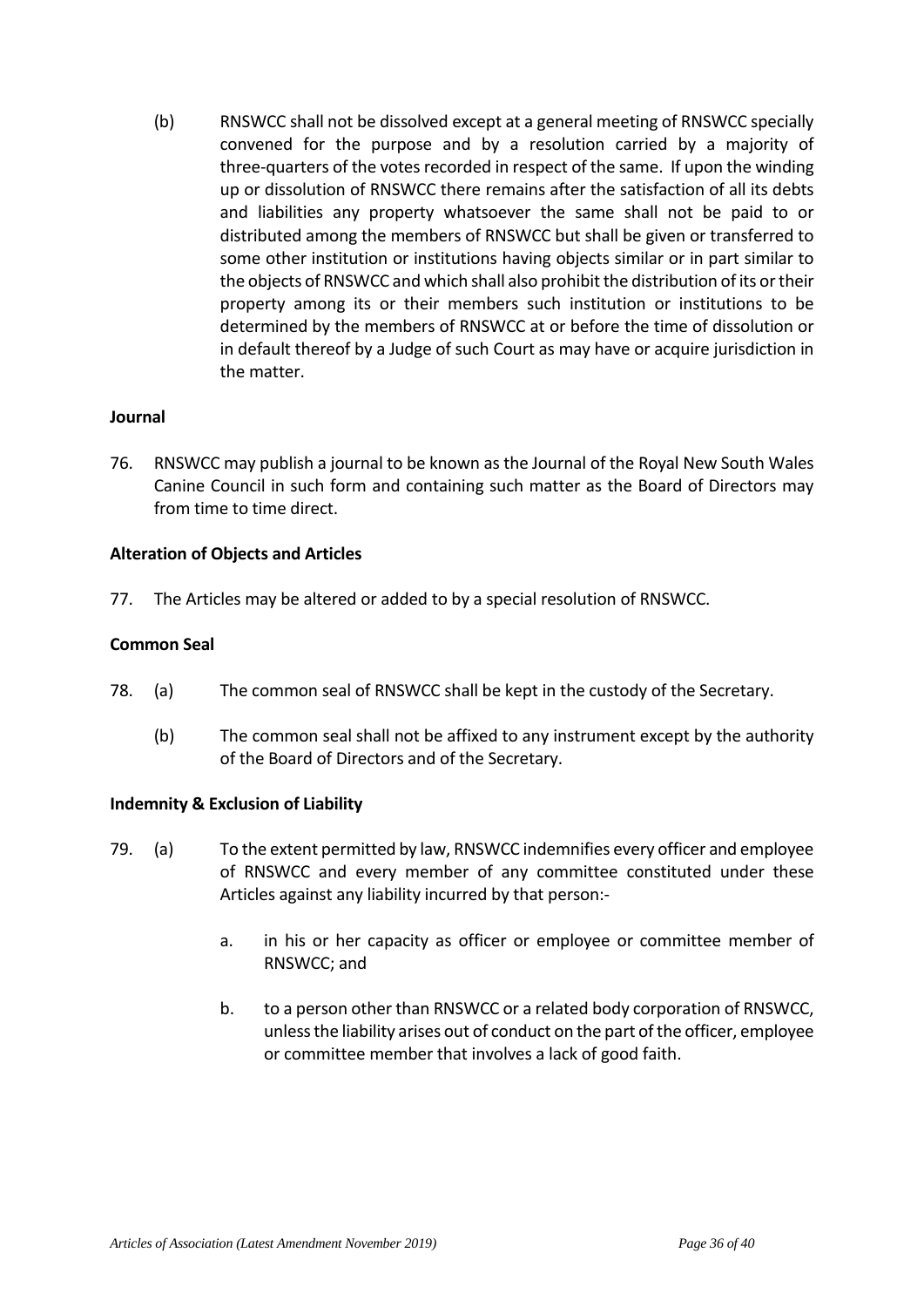- 80. (b) RNSWCC indemnifies every officer and employee of RNSWCC and every member of any committee constituted under these Articles against any liability for costs and expenses incurred by the person in his or her capacity as officer or employee of RNSWCC or committee member:
	- a. in defending any proceedings, whether civil or criminal, in which judgment is given in favour of the person or in which the person is acquitted; or
	- b. in connection with an application, in relation to such proceedings, in which the Court grants relief to the person under the Corporations Law.
- 81. (c) RNSWCC may pay a premium in respect of a contract insuring a person who is or has been an officer of RNSWCC against liability incurred by the person as an officer, except in circumstances prohibited by the Corporations Law; and
- 82. No member of any committee constituted under these Articles or employee of RNSWCC shall be liable for the acts, receipts, neglects or defaults of himself or any other member of the committee or employee of RNSWCC or for any loss, damage or expense howsoever arising as the result of any act, omission or default of any person (including himself) or for any loss occasioned by any error of judgment or oversight on his part or for any other loss or damage whatsoever which shall happen in the performance of his duties or in relation thereto unless the same shall happen through his own negligence, dishonesty, wilful act, default, breach of duty or breach of trust. This Article 82 does not apply to any act, neglect or default of any person in his or her capacity as a Director.
- 83. No member shall have any liability to any other member for defamation as a consequence or in respect of any matter published to the Secretary, the Executive Committee, the Board of Directors or to any committee.

# **Custody of Books**

84. Except as otherwise provided by these articles, the public officer shall keep in his custody or under his control all records, books and other documents relating to RNSWCC.

## **Inspection of Books**

85. The records, books and other documents of RNSWCC may be made available by the Secretary for inspection by such persons and upon such conditions as the Board of Directors may from time to time determine.

## **Service of Notices**

86. (a) For the purpose of the Articles and regulations, a notice may be served by or on behalf of RNSWCC on any member either personally or by sending it by post to the member at the members address shown in the register of members.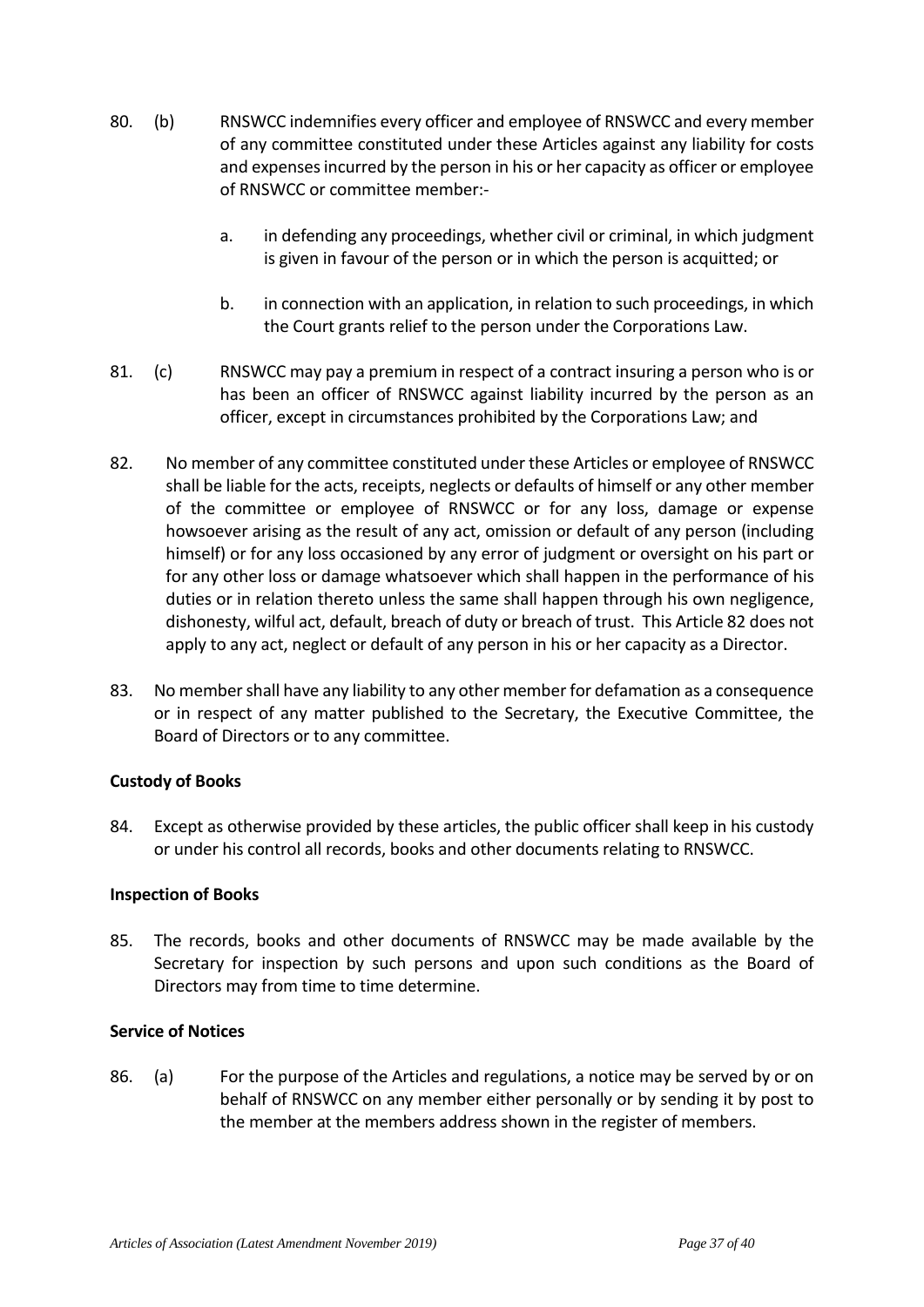(b) Where a document is sent to a person by properly addressing, pre-paying and posting to the person an envelope containing the document, the document shall be deemed for the purposes of the Articles and regulations to have been served on the person on the second normal business day after posting.

## **Regulations**

- 87. The Board of Directors may from time to time make regulations and may from time to time amend the regulations whether by deletion, addition or otherwise as it may think fit. Without limiting the generality of the foregoing, the Board of Directors may make regulations:
	- (a) regulating the maintenance and administration of the register;
	- (b) for granting permission for and for regulating the holding and conducting of exhibitions;
	- (c) regulating qualifications and appointment of judges, stewards and other officials;
	- (d) regulating the granting of awards, prizes and certificates;
	- (e) regulating the manner and procedure for dealing with protests, objections and appeals from decisions made at exhibitions;
	- (f) regulating the recording of matings, litters and registrations of dogs;
	- (g) regulating the recording of transfers of ownership of dogs;
	- (h) regulating registration, use and transfer of prefixes;
	- (i) defining the classification of dogs or prescribing principles upon which a classification shall be made;
	- (j) for the holding of and regulating examinations for an appointment as a judge;
	- (k) for regulating the affiliation with RNSWCC of kindred bodies;
	- (l) providing for a code of ethics relating to responsible dog ownership, including the conduct of members and the keeping, welfare, breeding, selling and disposing of dogs by members;
	- (m) providing for the conduct of inquiries, investigations, hearings and appeals concerning such matters as the Board of Directors may from time to time determine and for the imposition, waiver or suspension of penalties;
	- (n) for any purpose connected with the objects of RNSWCC.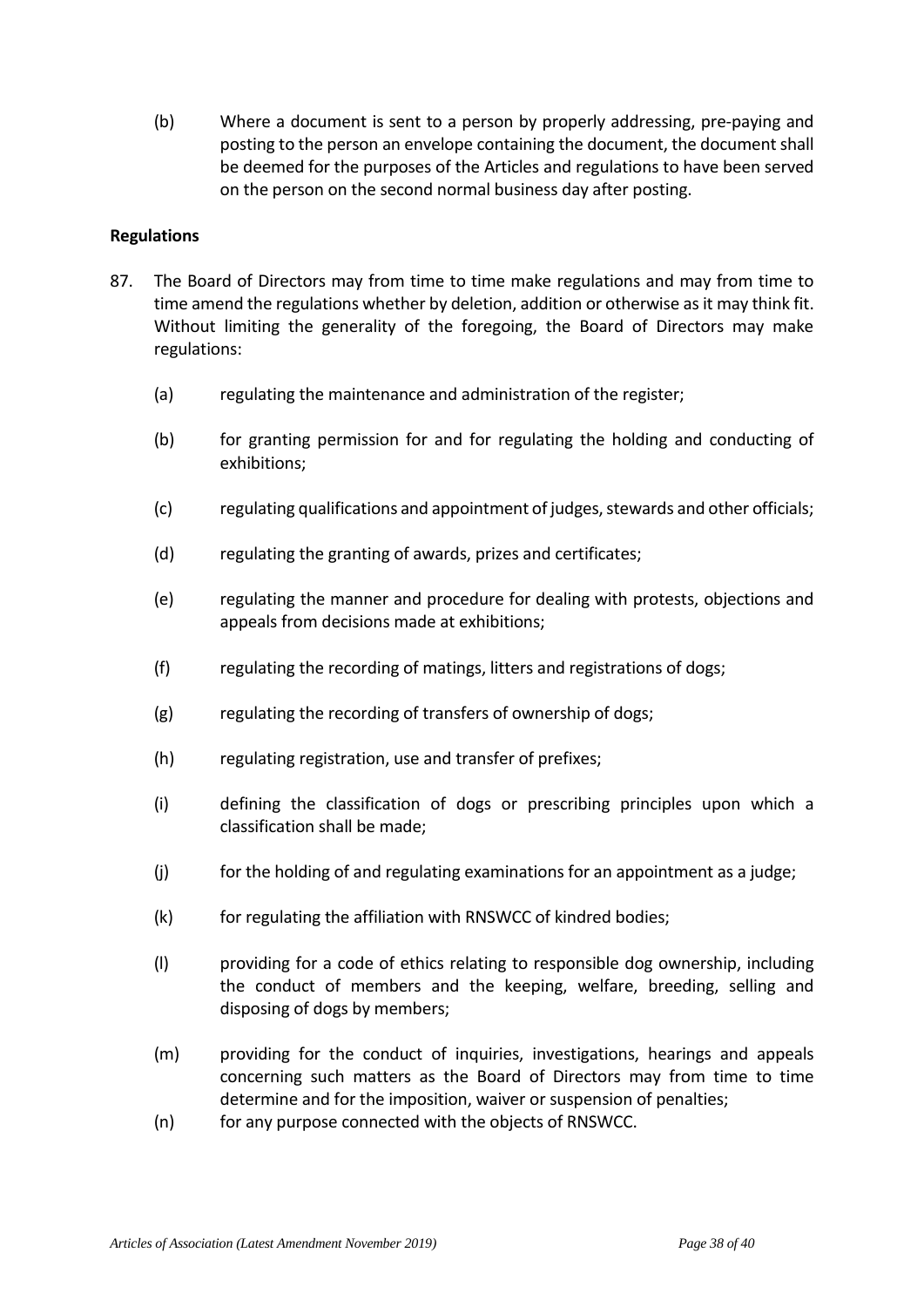# **Construction of Articles and Regulations**

- 88. (a) "If a question shall arise as to the interpretation of the Articles or regulations or as to the rights or obligations either of RNSWCC or of the Executive Committee or of the Board of Directors or of a committee or of a member or of an affiliate as to any matter or thing arising out of or governed by the Articles or regulations such question may be determined by the Board of Directors." **(10/00)**
	- (b) The regulations shall be read and construed subject to the Articles and when and however any matter or thing shall arise in the interpretation of the regulations which is not or it is alleged that it is not provided for by the regulations, the matter shall be referred to the Board of Directors and the Board of Directors shall make such a decision thereon as it sees fit and its decision shall be final and binding on all persons affected thereby.
- 88A. The Board of Directors may:
	- (a) determine that there be established a collection of materials of historical or archival interest to RNSWCC ('collection');
	- (b) establish a committee (comprising not less than 6 nor more than 10 members of RNSWCC) with responsibility for the development, management and control of the collection ('committee'); **(11/17)**
	- (c) Allow "Friends of Library & Archives" (not more than 20) to allow on duty rosters to be filled for visiting and viewing items. **(11/17)**
	- (d) delegate to the committee all powers and authority necessary to enable the committee to discharge its responsibilities for the development, management and control of the collection;
	- (e) establish a repository from funds raised by the Committee for the collection, , such repository be a library building and accessories; and approve funds raised by the committee for use in the development, management and control of the collection, including for use in the acquisition of building, fixtures & fittings & materials for the collection and maintenance thereof. **(11/17)**
- 88B. The committee shall have exclusive power to determine which materials should be acquired for addition to the collection and which materials from the collection should be disposed of provided:
	- (a) in the case of materials to be acquired, the committee may not, except with the prior authority of the Board of Directors, expend more than \$1,000.00 of funds then allocated to or raised by the committee, on the acquisition of any single item; **(11/17)**